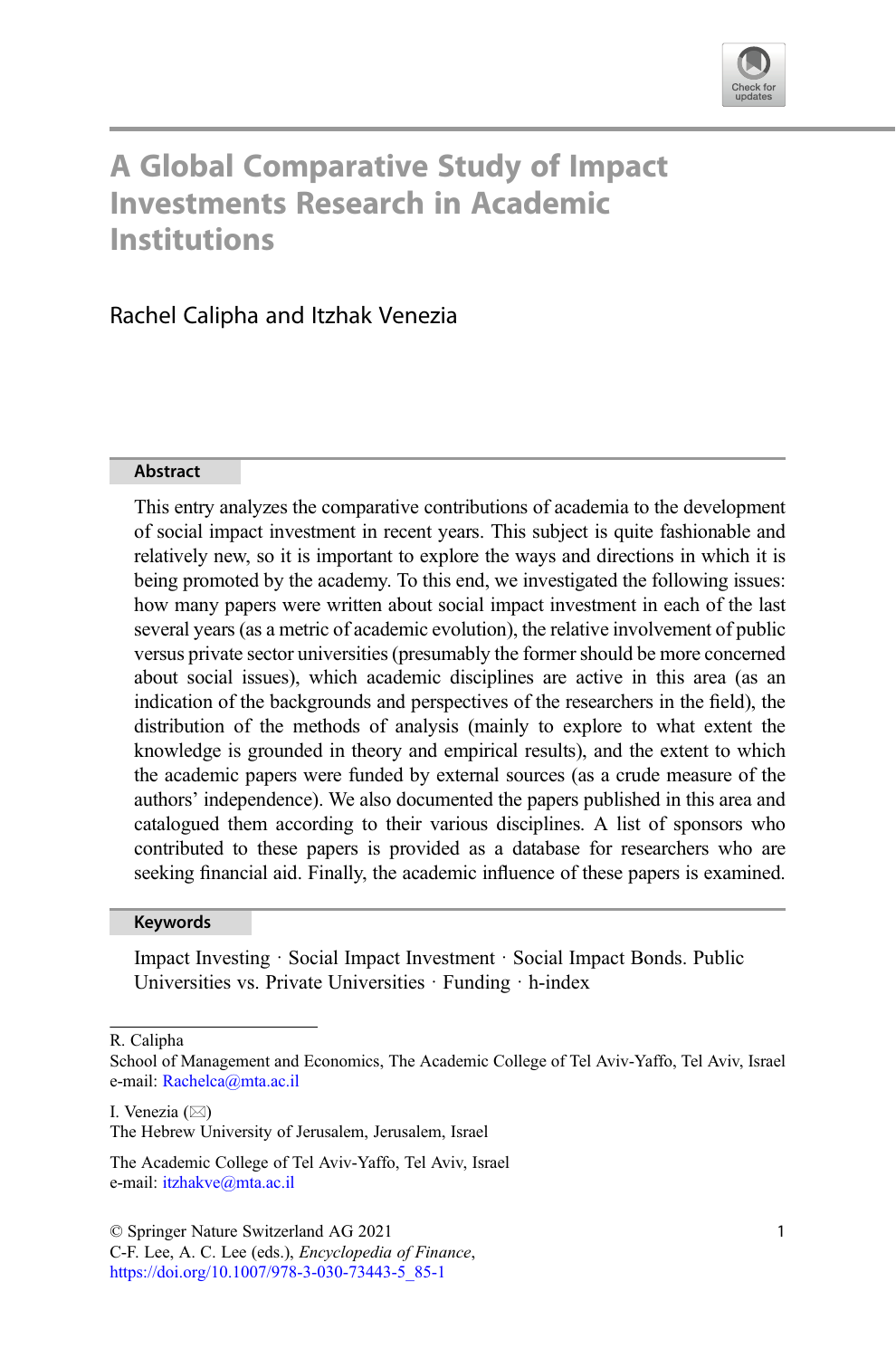#### JEL Classification

 $A13 \cdot G11 \cdot M14$ 

What's in a name? That which we call a rose, by any other name would smell as sweet. William Shakespeare, Romeo and Juliet

# Introduction

The field of impact investing has grown significantly in recent years. The annual impact investor survey conducted by the Global Impact Investment Network (GIIN) shows that the value of the assets managed by impact investing organizations has grown from \$77.4 billion in 2015 (GIIN [2016](#page-18-0)) to \$404 billion at the end of 2019 (GIIN [2020\)](#page-18-0). In addition, the Global Steering Group (GSG), a group that catalyzes impact investment, went from representing 15 countries and the EU in 2015 (EVPA [2017](#page-17-0)) to representing 33 countries and the EU in 2020 (GSG [2021\)](#page-18-0). In the same vein, the 2020 World Investment Report (UNCTAD [2020](#page-19-0), p. 187) stated that the value of "sustainability-dedicated investments" (which include impact investments) is estimated in the range of \$1.2 to \$1.3 trillion at the end of 2020.

The speed at which this area is evolving calls for a frequent review of the ways and directions in which it is advancing. Therefore, in this entry we examine the pace and direction of the dissemination of new academic knowledge in impact investing in the hope that this knowledge will contribute to the assessment of its future growth and trajectory. A previous comprehensive review of the scope of research in this field was conducted by Daggers and Nicholls [\(2016](#page-17-0)), who examined the period between 2010 and September  $2015<sup>1</sup>$ . The current study adds to the literature in the following ways. First, in light of the rapid pace at which the field is expanding (according to the GIIN [2020](#page-18-0) data above, impact investments have grown at least five-fold since the previous study), a frequent review of it is recommended. Second, we sharpen the previous knowledge by studying more detailed data. Doing so enables us to explore several issues not hitherto examined, e.g., the relative involvement of public versus private sector universities in this field; the academic disciplines active in this area; the distribution of the methods of analysis; and the extent to which the academic papers were funded by external sources. Third, we provide a list of the papers we found in this area arranged by their various disciplines. Fourth, a list of sponsors who

<sup>&</sup>lt;sup>1</sup>Daggers and Nicholls's ([2016\)](#page-17-0) paper followed other review studies (see, e.g., Nicholls and Pharoah [2008](#page-18-0); Lyons and Kickul [2013](#page-18-0); Höchstädter and Scheck [2015;](#page-18-0) Clarkin and Cangioni [2016;](#page-17-0) Rizzello et al. [2016;](#page-19-0) and Friedrich-Silber and Rosenhek [2000\)](#page-17-0). Broccardo and Mazzuca [2019,](#page-17-0) provided a review but studied only social impact bonds and Kubátová and Kročil [2020](#page-18-0) did not use the umbrella term SII.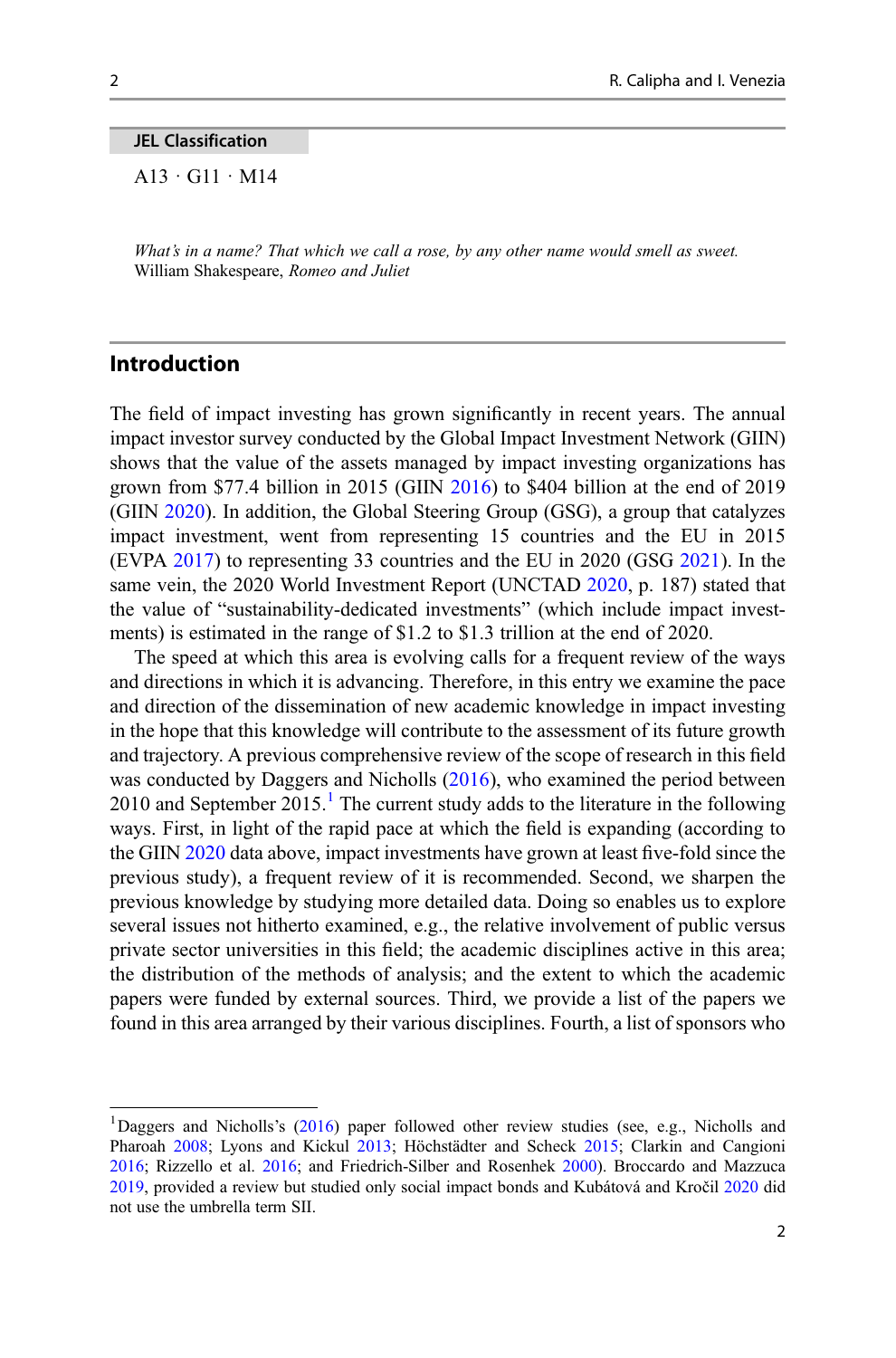contributed to these papers is provided as a database that will serve researchers who seek financial aid. Finally, we examine the academic impact of the research in this area.

The entry is constructed as follows. In section "The Terminology of Impact Investments and Related Activities," we present the terminology of impact investments and related activities. In section "[Data and Methodology,](#page-3-0)" we present our methodology and data sources. In section "[Results and Discussion](#page-3-0)," the results are presented, and in section "[Conclusions](#page-6-0)" we present our conclusions

# The Terminology of Impact Investments and Related Activities

A representative recent definition of impact investments was provided by the GIIN [\(2020](#page-18-0)): "Impact investments are investments made with the intention to generate positive, measurable social and environmental impact alongside a financial return." This term follows other similar terms that represent analogous concepts, such as sustainability, socially responsible investment (SRI), corporate social responsibility (CSR), social investment (SI), environmental, social and governance (ESG), social impact bonds (SIB) and social impact investment (SII). All of these terms refer to activities aimed at incorporating externalities into the decisions of individuals and firms to optimize the welfare of society and not only that of the individual. The terms may differ in their aims, means, scopes, and measures but are quite closely related, so it is difficult to separate one from the other. Moreover, new, related terms are continuously being proposed. For example, the term "integral investing" (Kubátová and Kročil [2020\)](#page-18-0), which adds aims and metrics to impact investing, recently emerged.<sup>2</sup>

This study focuses on Social impact investment (SII). SII (see, e.g., Daggers and Nicholls [\[2016\]](#page-17-0)) is an umbrella term that encompasses the terms *impact investing* and social investment. It is important to distinguish between these two terms. The first was proposed by the Rockefeller Foundation in 2007 in a strategic attempt to create a momentum of positive investment with social and environmental impact in the USA. The second, in contrast, was developed earlier in a less strategic environment, mainly in Europe. Another distinction between the terms is their focus (Daggers and Nicholls [2016](#page-17-0), p. 6). Impact investing involves the use of capital to create specific social or environmental impact, whether through direct allocation of capital, investment in funds, or contractual agreements such as SIBs. Its focus is therefore mainly on investor behavior and motivations. Social investment involves providing social sector organizations (SSO) access to repayable

 $2$ This term adds positive cultural and behavioral aspects and human development to the basic aims of impact investment (which are only profit and positive societal and/or environmental impact). Integral investing also suggests adding team culture, ethics, morals, and personal values of team members to the basic metrics of profits and ESG criteria required by impact investing.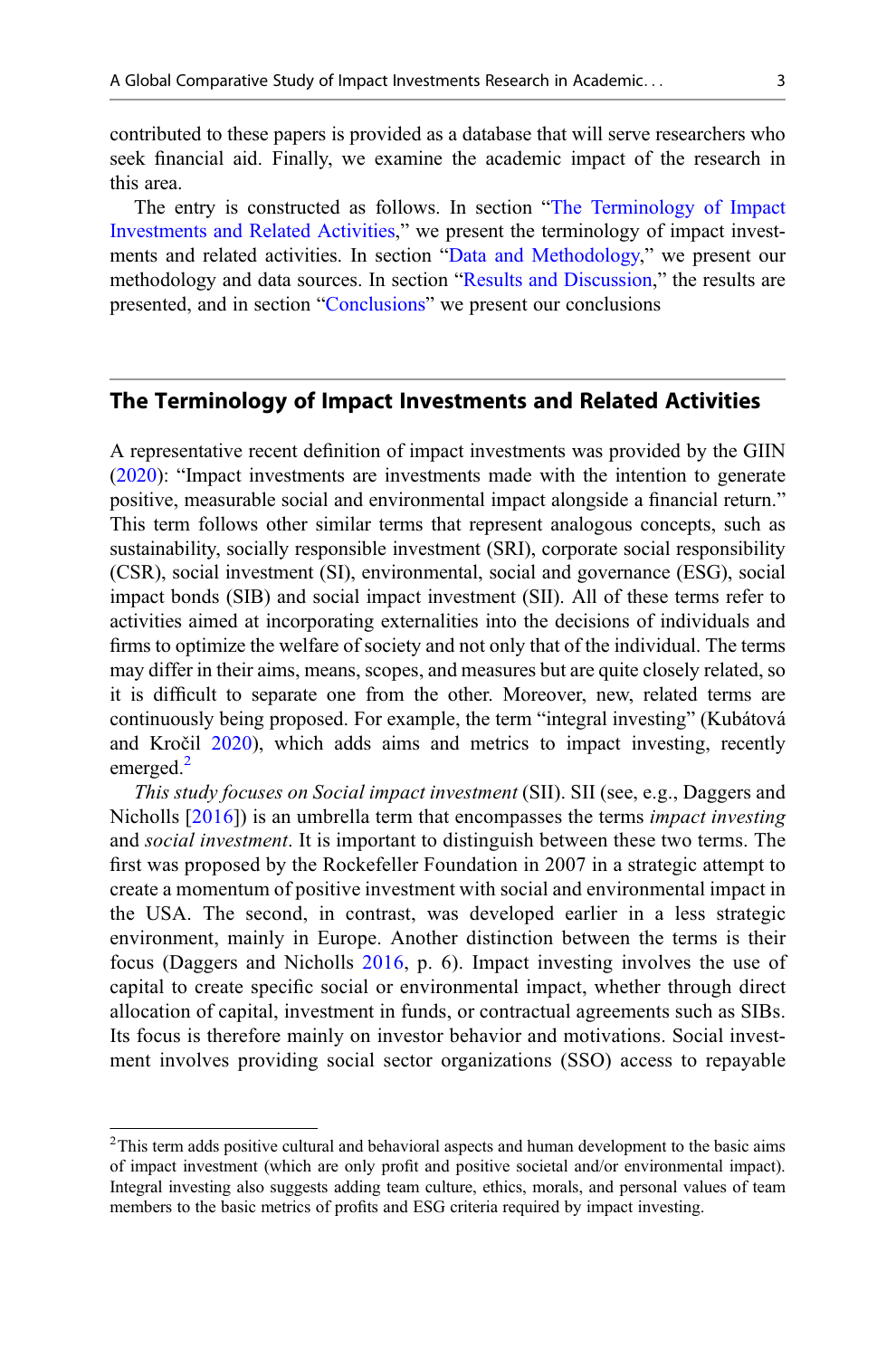<span id="page-3-0"></span>capital whose providers are motivated to create social or environmental impact. As a result, there is more of focus on the investee.

## Data and Methodology

The study was conducted by means of two main databases that list papers published in various areas: SCOPUS and Google Scholar. Papers that address social impact investment were chosen. The period reviewed was from 2015 to December 2020. A search for the keywords *impact investing* (II), *social invest*ment (SI), social impact bonds (SIB), and social impact investment (SII) in abstracts or titles was conducted. The final sample consists of 119 papers published in journals or working papers, but excludes books. Classification into the various categories (discipline, method of analysis, academic affiliations of the authors, and whether the research received external funding) was conducted subjectively by the authors based on the titles, abstracts, and acknowledgments sections of the chosen papers. When these sections did not provide sufficient information, the entire paper was read. The classification of universities in the USA into private or public was inferred from the website UnivSearch: US College and University Directory [\(http://www.univsearch.com/state.php](http://www.univsearch.com/state.php)) and the classification of European universities was taken from Wikipedia ([https://en.wikipedia.](https://en.wikipedia.org/wiki/Category:Private_universities_and_colleges_in_Europe) [org/wiki/Category:Private\\_universities\\_and\\_colleges\\_in\\_Europe](https://en.wikipedia.org/wiki/Category:Private_universities_and_colleges_in_Europe)). Finally, to examine the academic influence of research on social impact investment research we measured the h-index. This index expresses the number of articles (h) in a journal that have received at least h citations. It quantifies both journals' scientific productivity and their scientific impact and is also applicable to scientists, countries, and so on. The index was taken from Scimago Journal & Country Rank [\(https://www.scimagojr.com/](https://www.scimagojr.com/)).

## Results and Discussion

In what follows, we present the findings of our study in six subsections, each of which corresponds to one of the different topics we investigated.

## Evolution of the Field Over Time

Table [1,](#page-5-0) below, shows the yearly number of papers published during our study period. We cannot detect a statistically significant trend from this table, possibly due to the small number of years studied, although a visual inspection reveals a slightly positive trend. This modest increase in publications stands in contrast to the rapid growth in impact investments mentioned above and to the more detailed data published by the GIIN ([2020\)](#page-18-0) shown in Table [1.](#page-5-0)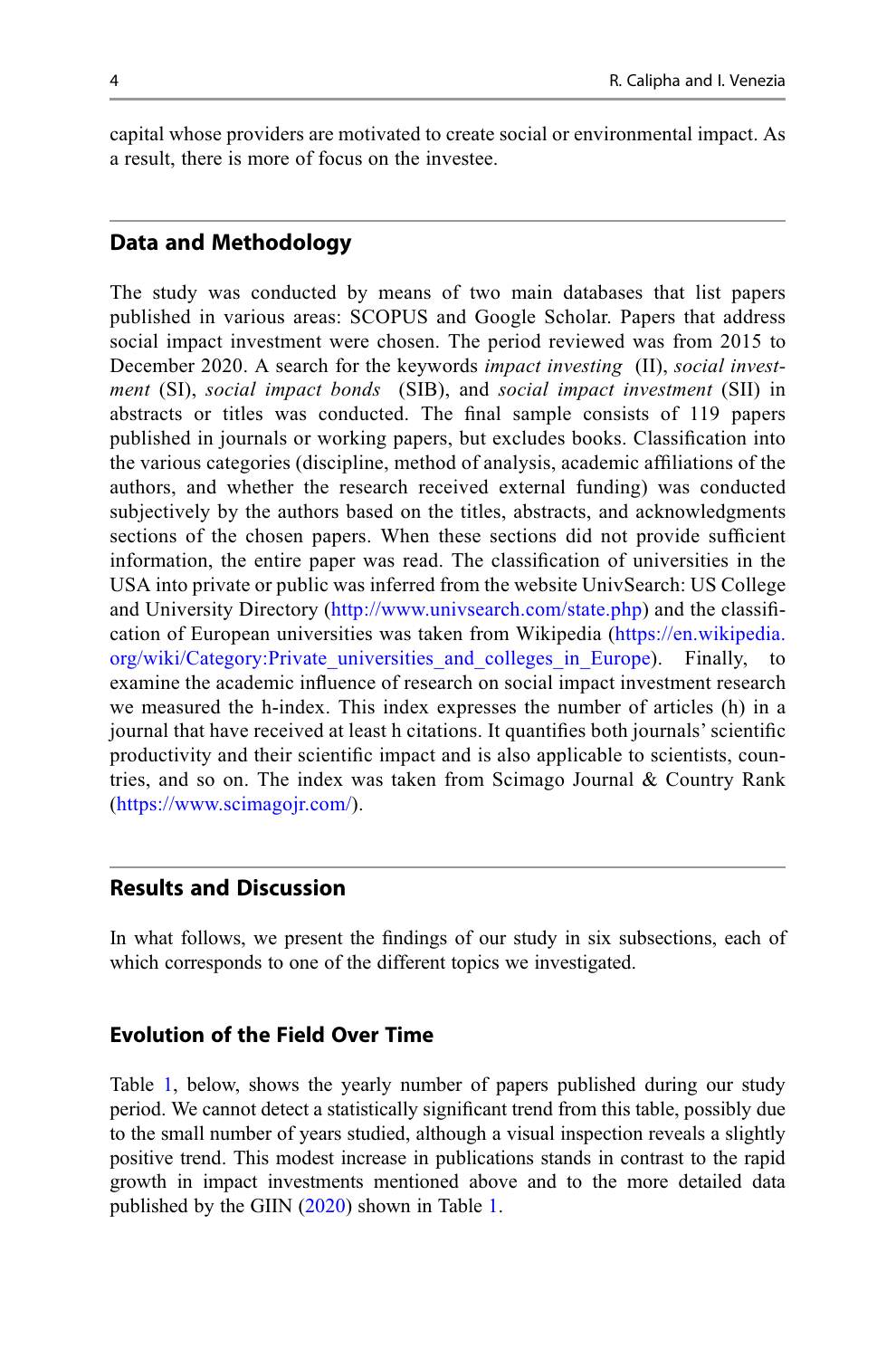# Distribution of the Research Institutions (Public University, Private University, or Nonacademic Institution)

The country where the research was conducted can give us some indication of which countries are most concerned with the subject of social impact investment. Scientifically and economically developed countries would be expected to produce more research on impact investment than less developed ones. In this regard, the only surprising finding is that the USA, the country that leads the world in research publications in most areas, lags behind the UK in terms of research on social impact investment. The finding that research of the subject is concentrated in only two countries that together conduct more research than all the others combined is also striking. Our findings are consistent with those of Daggers and Nicholls ([2016\)](#page-17-0), with the exception of the growth of publications in Italy in recent years.

In addition, most of the publications were written by authors from public universities, except for those published in the USA and Germany. Whereas in the USA the number of private universities (for-profit and nonprofit) greatly exceeds that of public ones (2672 vs. 1626 in 2019, or 62% vs. 38%), they are almost evenly matched in terms of research on impact investments. But because public universities are usually much larger than private ones (enrollment in public universities in the USA was 14.9 million students in 2019 vs. only 5.2 in private universities, [Statista [2020\]](#page-19-0)), we cannot conclude which type of institution is more concerned with impact investments (Table [2\)](#page-6-0).

# Relative Weight of the Academic Disciplines Involved in Impact Investment Research

In Table [3](#page-6-0), we present the distribution of papers among the various academic disciplines involved in the study of social impact investment. By definition, impact investments are concerned with investing and hence with finance, economics, business, and management. Since impact investments also concern externalities and society, they are related to public finance and policy. It thus comes as no surprise that most papers are published in journals associated with these disciplines. The list of papers categorized by discipline is presented in [Appendix 2.](#page-11-0) This list could be useful to researchers who seek to focus on a particular discipline. It could also serve as a benchmark for future studies that examine the direction that impact investment has taken.

#### Types of Analysis Used in Social Impact Investment Research

In Table [4](#page-7-0), we present the distribution of papers according to the types of analysis they employ: theoretical, scoping, qualitative, and empirical. An interesting insight that emerges from this table is the paucity of empirical research (11%) relative to scoping (26%) and qualitative analysis (47%). One reason for this imbalance is that the field is still in its infancy and there remains a need to delineate its objectives and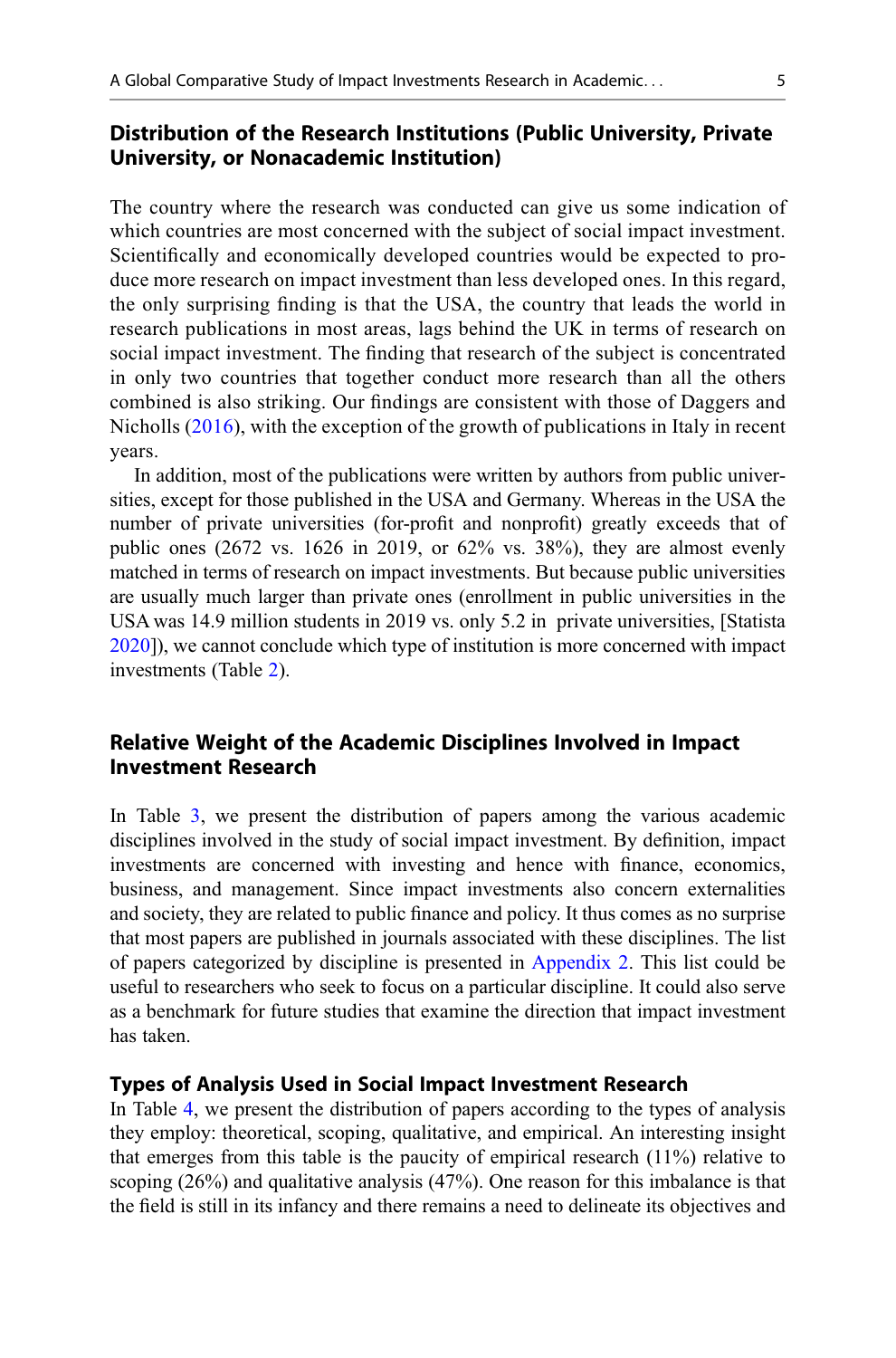| Year                | Number of papers | Assets under Management (AUM) <sup>b</sup> |
|---------------------|------------------|--------------------------------------------|
| $\overline{2020^a}$ | 30               | N/A                                        |
| 2019                | 32               | 404                                        |
| 2018                | 23               | 239                                        |
| 2017                | 10               | 228.1                                      |
| 2016                | 8                | 114                                        |
| 2015                | 16               | 77.4                                       |

<span id="page-5-0"></span>Table 1 Number of papers and volume of Assets under Management by year

aPartial year, until November 2020

<sup>b</sup>In billions of dollars. Source: GIIN [\(2020](#page-18-0)). AUM refers to the total market value of the investments or assets managed by fund managers, DFIs (government-backed entities), bank/diversified financial institutions, foundations, family offices, pension funds, insurance companies, and others.

the possible means of reaching them, to clarify which organizations should be examined, to identify the parties that may gain or lose from impact investments, and so on. Since, theoretically, impact investment has unquantifiable pros and cons, its net effects on welfare are only a matter of empirical findings (i.e., real data pertaining to the theories and assertions regarding impact investing; see, e.g., Spiess-Knafl and Aschari-Lincoln [2015](#page-19-0); Karpenko and Voronzhak [2018](#page-18-0); Mersland et al. [2020\)](#page-18-0). It therefore may seem that additional empirical research is needed. Notably, however, since the period of the previous survey by Daggers and Nicholls ([2016\)](#page-17-0), several data bases have been constructed and are available for research, thus increasing the likelihood that the relative intensity of empirical research will grow in the future.

## Funding

Table [5](#page-7-0), below, which lists the number of funded papers in all countries, shows that only 29% (35/119) of the papers were funded, and the sources of funding were mainly from the UK, Canada, and the European Union (other than the UK). Most of the funds came from governments (see [Appendix 1](#page-9-0) for details), a fact that indicates their higher relative concern with social impact investments.

#### Academic Influence of Social Impact Investment Research

The findings presented in Table [6](#page-8-0) show that articles that address social impact investments have been published in a variety of journals and there is no one main journal associated with the field. Another notable observation is that papers on social impact investments are published in journals with low h-indices (only three papers were published in journals with an h-index higher than 100). This may be due to fact that the field is in its early stages of development and/or to the fact that it comprises a very specific research niche area.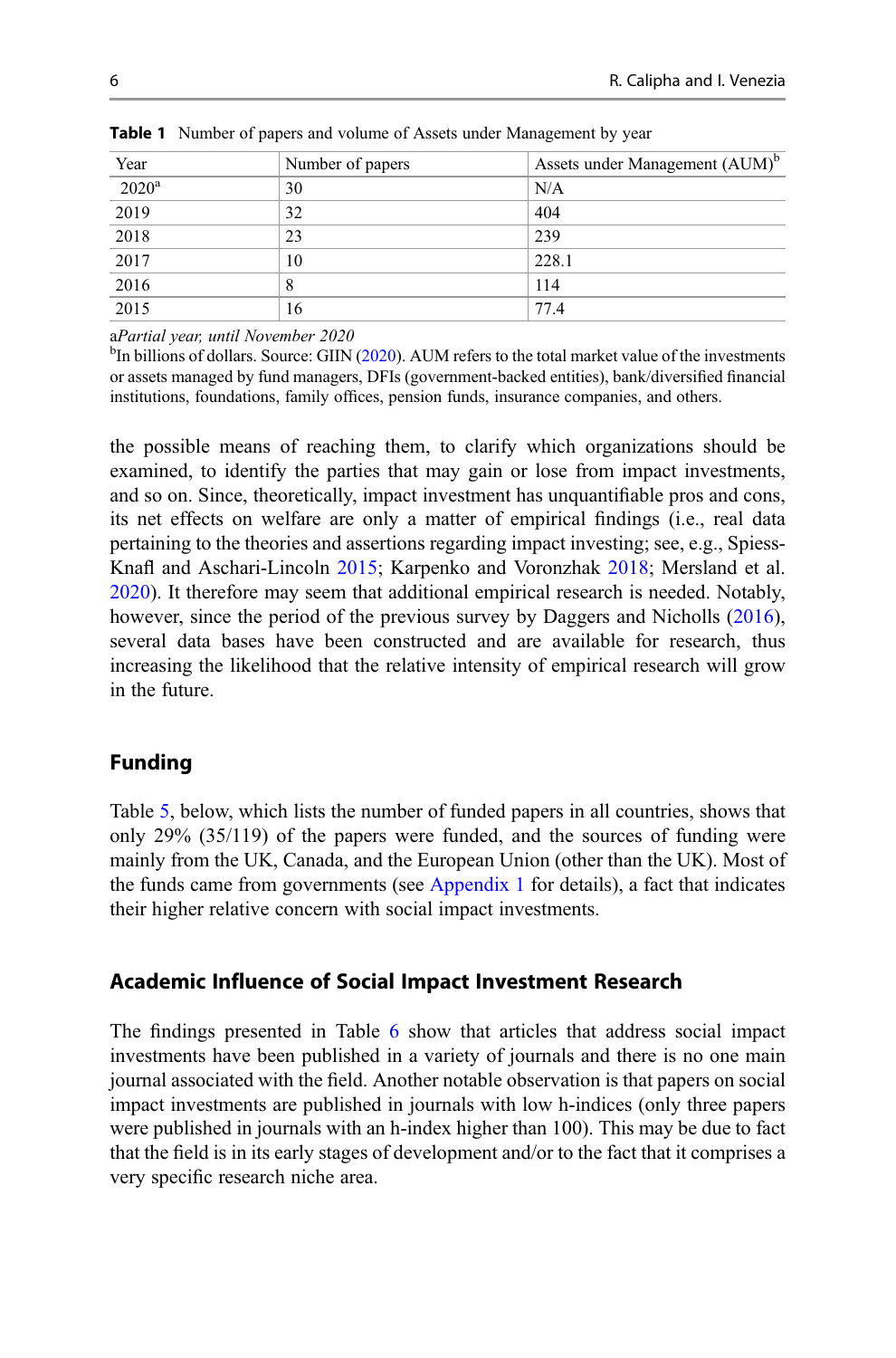| Country        | Number of universities <sup>a</sup> | Private        | Public         | Nonacademic institutions |
|----------------|-------------------------------------|----------------|----------------|--------------------------|
| England        | 40                                  | $\theta$       | 40             | 1                        |
| <b>USA</b>     | 21                                  | 11             | 10             | 1                        |
| Italy          | 14                                  | $\overline{c}$ | 12             | $\mathbf{0}$             |
| Canada         | 5                                   | $\mathbf{0}$   | 5              | $\theta$                 |
| Germany        | 5                                   | 3              | $\overline{2}$ | $\theta$                 |
| Australia      | $\overline{4}$                      | $\mathbf{0}$   | $\overline{4}$ | $\theta$                 |
| France         | $\overline{4}$                      | 1              | 3              | $\Omega$                 |
| Switzerland    | $\overline{4}$                      | $\mathbf{0}$   | $\overline{4}$ | $\theta$                 |
| Austria        | 3                                   | $\mathbf{0}$   | 3              | $\mathbf{0}$             |
| South Africa   | 3                                   | $\mathbf{0}$   | 3              | 1                        |
| Korea          | $\overline{c}$                      | $\theta$       | $\overline{2}$ | $\theta$                 |
| Russia         | $\overline{2}$                      | $\mathbf{0}$   | $\overline{2}$ | $\theta$                 |
| Netherlands    | $\overline{2}$                      | $\mathbf{0}$   | $\overline{2}$ | $\mathbf{0}$             |
| Czech Republic | $\mathbf{1}$                        | $\mathbf{0}$   | 1              | $\mathbf{0}$             |
| Denmark        | 1                                   | $\mathbf{0}$   | 1              | $\theta$                 |
| Hong Kong      | $\mathbf{1}$                        | $\theta$       | 1              | $\theta$                 |
| Kazakhstan     | 1                                   | $\mathbf{0}$   | 1              | $\Omega$                 |
| Luxembourg     | 1                                   | $\theta$       | 1              | $\theta$                 |
| Malaysia       | 1                                   | $\mathbf{0}$   | 1              | $\theta$                 |
| Norway         | $\mathbf{1}$                        | $\mathbf{0}$   | 1              | $\theta$                 |
| Spain          | $\mathbf{1}$                        | $\mathbf{1}$   | $\theta$       | 1                        |
| Turkey         | $\mathbf{0}$                        | $\mathbf{0}$   | $\theta$       | $\mathbf{1}$             |
| Total          | 114                                 | 18             | 96             | 5                        |

<span id="page-6-0"></span>Table 2 Number of universities by country and type (private vs. public) and nonacademic institutions

<sup>a</sup>The university is determined by the main author's affiliation.

Table 3 Distribution of social impact investment papers among the various disciplines

|                       | Finance and<br>Economics | Business and<br>Management | Public<br>Policy | Social<br>Policy |
|-----------------------|--------------------------|----------------------------|------------------|------------------|
| Number of<br>articles | 23                       | 52                         | 14               | 24               |
| Percentage            | 20.4%                    | $46.0\%$                   | 12.4%            | 21.2%            |

# Conclusions

From our findings, we observe that the growth of impact investments over the last few years has been much more rapid than the academic developments in this area. Moreover, empirical studies on the subject comprise a paltry 11% of total research. Nonetheless, this type of research is crucial if one is to convince others of the benefits or disadvantages of impact investing. Thus, the influence of academia on social impact investment seems to hinge to a great extent on its ability to produce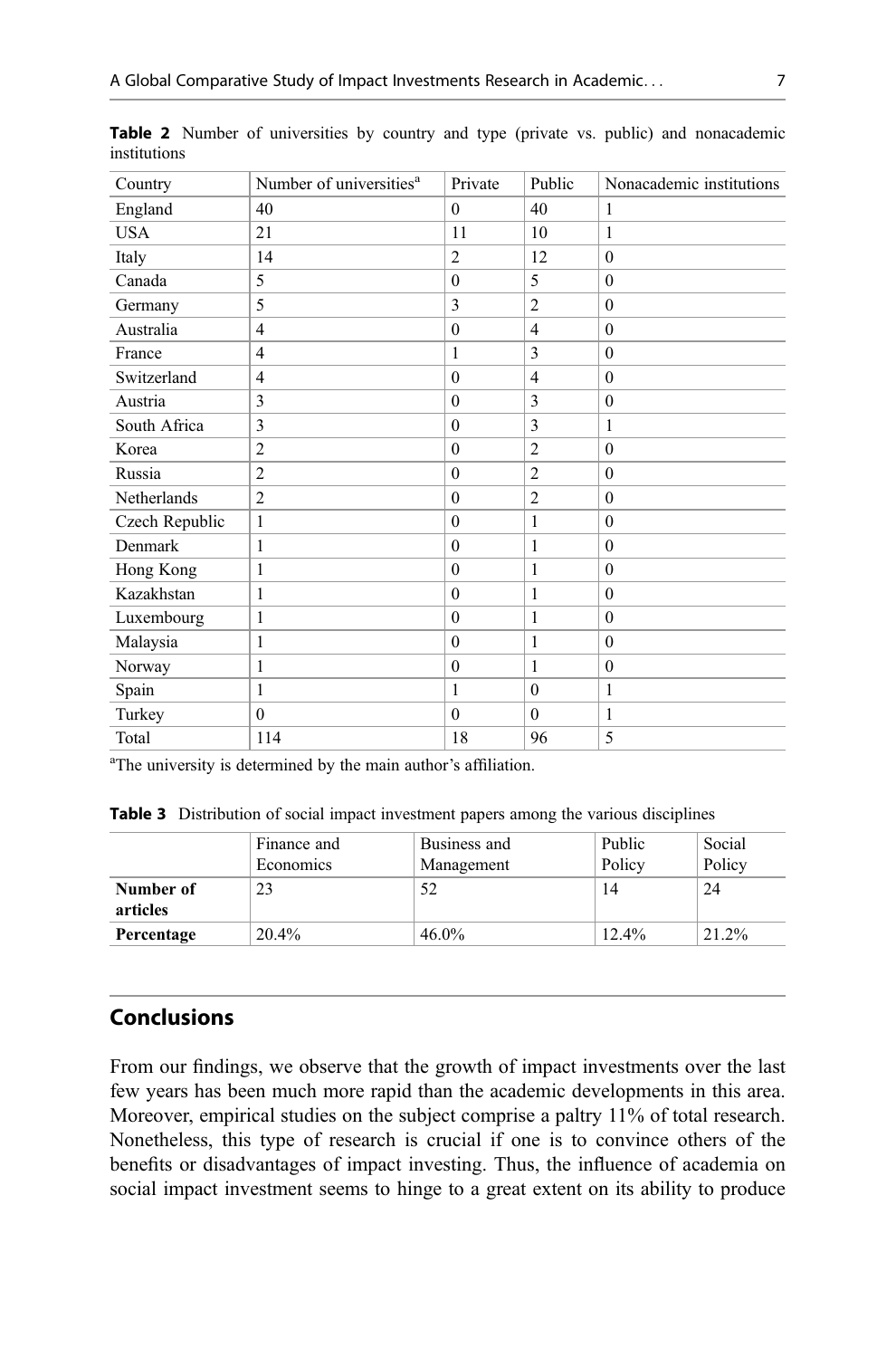|                           | Theoretical | Scoping  | Oualitative | Empirical |
|---------------------------|-------------|----------|-------------|-----------|
| <b>Number of articles</b> | 19          |          | 56          |           |
| Percentage                | $16.0\%$    | $26.1\%$ | 47.1%       | 10.9%     |

<span id="page-7-0"></span>Table 4 Allocation of social impact investment papers by method of analysis

| Funding origin | Number of funders |
|----------------|-------------------|
| UK             | 10                |
| European Union | 6                 |
| Canada         | 6                 |
| <b>USA</b>     | 4                 |
| Italy          | 4                 |
| Korea          | 3                 |
| South Africa   | 2                 |
| Abu Dhabi      | 1                 |
| Czech Republic | 1                 |
| Spain          | 1                 |
| Belgium        | 1                 |
| Total          | 39 <sup>a</sup>   |

<sup>a</sup>The number of funders is greater than the number of papers since four of the papers were sponsored by more than one funder

meaningful empirical research in this area. This, in turn, requires the existence of extensive databases, the lack of which could be partly to blame for the current paucity of empirical studies (see, e.g., Reisman et al. [2018;](#page-19-0) Jamieson et al. [2020\)](#page-18-0). Furthermore, the dearth of empirical research could be part of the reason for the weak academic influence exhibited by the relatively low h-indices of the journals where papers in the area are published. Most leading journals in economics and finance insist that authors publishing in their journals support their claims with sound empirical analysis. It would be difficult for the area to become mainstream without the respectability gained by publishing papers in leading journals, and in order for this to happen, databases are needed to facilitate the kind of analysis that these journals demand.

In addition, our findings indicate that the UK and the USA are dominant in this area in all respects: the number of papers published, the number of universities involved with these publications, and the sponsorship (especially the UK). This is hardly surprising since these are developed countries with mature SII markets and well-established SII public policies (OECD [2019\)](#page-19-0). What is somewhat surprising is the relatively meager participation of other developed countries in publications and the absence of developing countries, who have the most to gain from SII.

Universities and governments both play important roles in economic development. Universities' roles include teaching, conducting research, and serving as innovative engines for economic development (Geiger [1986,](#page-17-0) [1993](#page-17-0); Leslie and Caldwell [1990](#page-18-0); Leslie [1993;](#page-18-0) Florida et al. [2006](#page-17-0)). The role of governments is to set policies and, where necessary, provide funds to help to achieve its goals (Stiglitz

Table 5 Number of funders by funding origin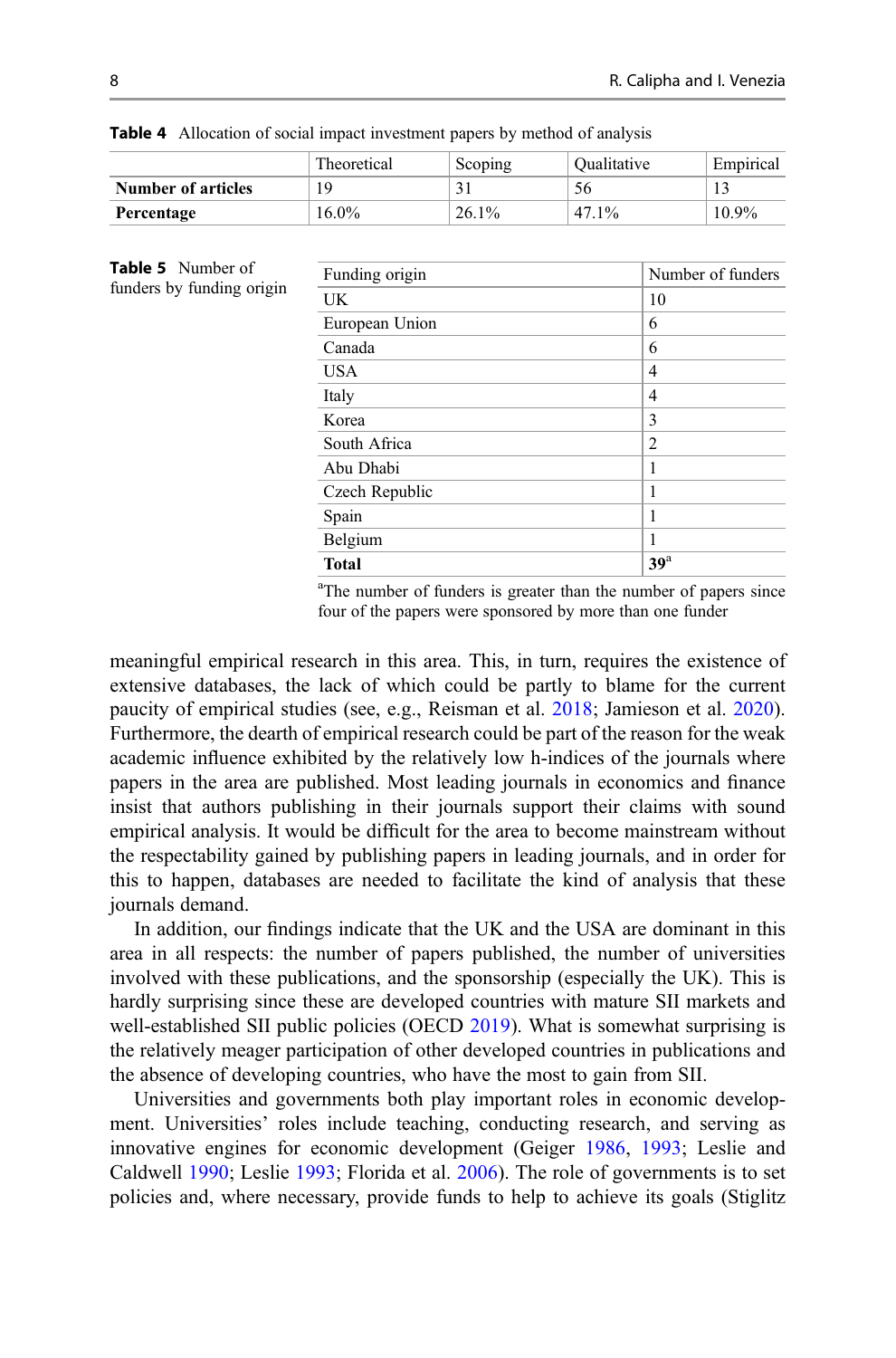| Journal <sup>a</sup>                                           | h-Index      | Number of papers |
|----------------------------------------------------------------|--------------|------------------|
| Public Money & Management                                      | 46           | 9                |
| Journal of Urban Affairs                                       | 57           | 5                |
| Journal of Social Entrepreneurship                             | 23           | 5                |
| Journal of Business Ethics                                     | 168          | 3                |
| Research in International Business and Finance                 | 35           | 3                |
| Journal of Comparative Policy Analysis: Research and Practice  | 21           | 3                |
| Journal of Economic Policy Reform                              | 20           | 3                |
| Nonprofit and Voluntary Sector Quarterly                       | 76           | 2                |
| Social Policy & Administration                                 | 61           | 2                |
| Policy & Politics                                              | 50           | 2                |
| <b>Education Policy Analysis Archives</b>                      | 44           | 2                |
| Policy and Society                                             | 31           | $\overline{2}$   |
| Social Responsibility Journal                                  | 27           | 2                |
| Journal of Applied Accounting                                  | 19           | 2                |
| Journal of Business Venturing Insights                         | 14           | 2                |
| Journal of Sustainable Finance & Investment                    | 13           | $\overline{2}$   |
| Entrepreneurship Research Journal                              | 11           | 2                |
| Economy and Space                                              | $\Omega$     | 2                |
| International Journal of Voluntary and Nonprofit Organizations | $\mathbf{0}$ | $\overline{2}$   |

<span id="page-8-0"></span>Table 6 Number of papers by journal and h-index

a Journals with fewer than two publications are not presented.

[1997;](#page-19-0) Adelman [2000\)](#page-17-0). An important conundrum is whether research (universities) or policy (government) comes first and what the optimal division of tasks between them is.

In the social sciences (as opposed to the natural sciences and medicine), practice usually precedes research, so that it is common to engage in studying and conceptualizing a new social phenomenon after it has been taking place in the real world, accompanied by policy (Calipha and Gidron [2020\)](#page-17-0). The evolution of the third sector usually follows a different path, with research and conceptualization preceding practice and policy. This is true for many countries, but in the case of the Israeli third sector, as we show below, this pattern is particularly striking. One wonders how the fact that impact investments are business/nonprofit hybrids (i.e., their agendas include social goals in addition to profits) will influence the patterns of their evolution. Observing the development of the third sector in Israel may provide insights regarding this question.

In Israel, research activity on the third sector began in the 1970s and 1980s, when foreign and local researchers began to study related subjects.<sup>3</sup> Then, in the 1990s, came international conferences that led to joint international projects that provided

<sup>3</sup> See, e.g., Kramer [1970,](#page-18-0) [1976,](#page-18-0) [1981](#page-18-0), [1984](#page-18-0); Katan [1988;](#page-18-0) Eran [1992;](#page-17-0) Jaffe [1979](#page-18-0), [1982](#page-18-0), [1983](#page-18-0), [1985](#page-18-0), [1987;](#page-18-0) Yishai [1987](#page-19-0); Gidron [1984](#page-17-0); Gidron and Bargal [1986;](#page-17-0) Gidron and Chesler [1994](#page-17-0).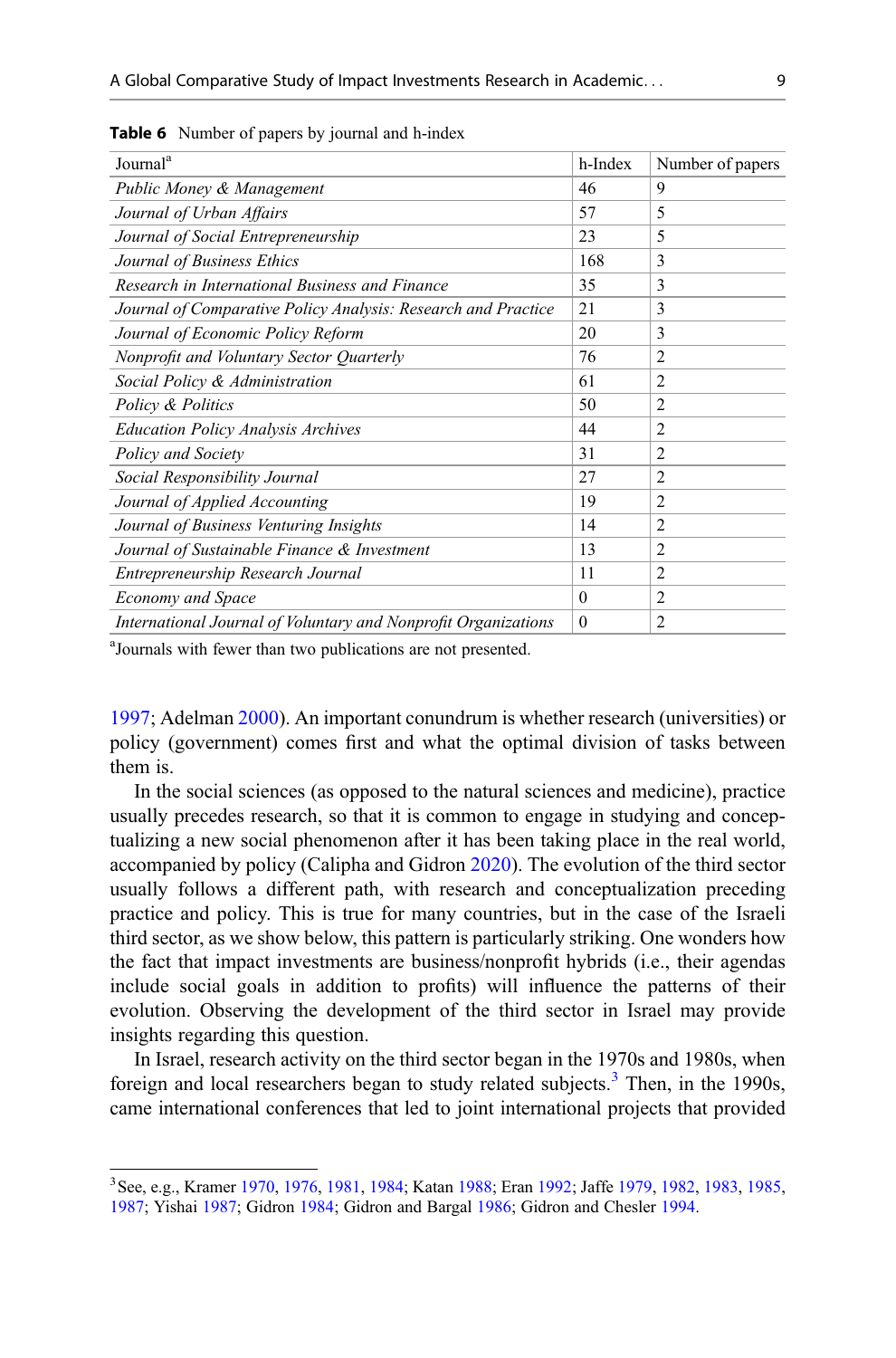<span id="page-9-0"></span>tools for defining the field and facilitated international comparisons.<sup>4</sup> The projects' outcomes accelerated further academic research, and so on.<sup>5</sup> It is worth noting that during this period, NGOs contributed significantly to society and their number significantly increased over the years. The influence of academia became more significant only later in the process, after academic researchers managed to develop local databases and enhanced government involvement through joint meetings that eventually paved the way for the field to enter the mainstream.<sup>6</sup> Today, the third sector in Israel has an impressive presence in society (Calipha and Gidron [2020](#page-17-0)).

Only time will tell whether social impact investments will develop in a similar manner, but in any case, it seems that the strong involvement of academia in this area is crucial for its advancement. We hope this entry will assist future researchers to propose ways in which academia can work to increase its effect on social impact investments.

|                |                                                                                                                                                        | Type of                          |  |
|----------------|--------------------------------------------------------------------------------------------------------------------------------------------------------|----------------------------------|--|
| Country        | Funding organizations                                                                                                                                  | funders                          |  |
| UK             |                                                                                                                                                        |                                  |  |
| $\mathbf{1}$   | Economic and Social Research Council in the United Kingdom                                                                                             | Government                       |  |
| $\overline{2}$ | The University of Warwick                                                                                                                              | University                       |  |
| 3              | NIHR Policy Research Programme*                                                                                                                        | Government                       |  |
| $\overline{4}$ | UK government, including the Cabinet Office and Department of<br>Health                                                                                | Government                       |  |
| 5              | Policy Research Programme of the Department of Health for<br>England*                                                                                  | Government                       |  |
| 6              | The Government Outcomes Lab (GO Lab)                                                                                                                   | University                       |  |
| 7              | The Welsh Government through Health and Care Research Wales                                                                                            | Government                       |  |
| 8              | A partnership between the UK<br>Department for Digital, Culture, Media and Sport and the Blavatnik<br>School of Government at the University of Oxford | Government                       |  |
| European Union |                                                                                                                                                        |                                  |  |
| 9              | The BMW Foundation Herbert<br>Quandt                                                                                                                   | Foundation                       |  |
| 10             | European Investment Bank                                                                                                                               | Government                       |  |
| 11             | The EU FP7 project "Creating Economic Space for Social<br>Innovation"                                                                                  | Government                       |  |
| 12             | Luigi Einaudi Chair Innovation Grant from the Cornell Institute for<br>European Studies                                                                | University                       |  |
|                |                                                                                                                                                        | $\sqrt{2}$ $\sqrt{2}$ $\sqrt{2}$ |  |

# Appendix 1: List of Sponsors

<sup>&</sup>lt;sup>4</sup> Salamon et al. [\(1999](#page-19-0)).

<sup>&</sup>lt;sup>5</sup> See, e.g., Bar-Mor [1999;](#page-17-0) Gidron [1999](#page-19-0); Gidron and Katz [1998](#page-18-0); Gidron et al. [2003](#page-18-0); Shay et al. 1999; Silber and Rosenhek, 2000; Telias et al. [2000](#page-19-0).

 $6$ See, e.g., Galnoor  $2003$ .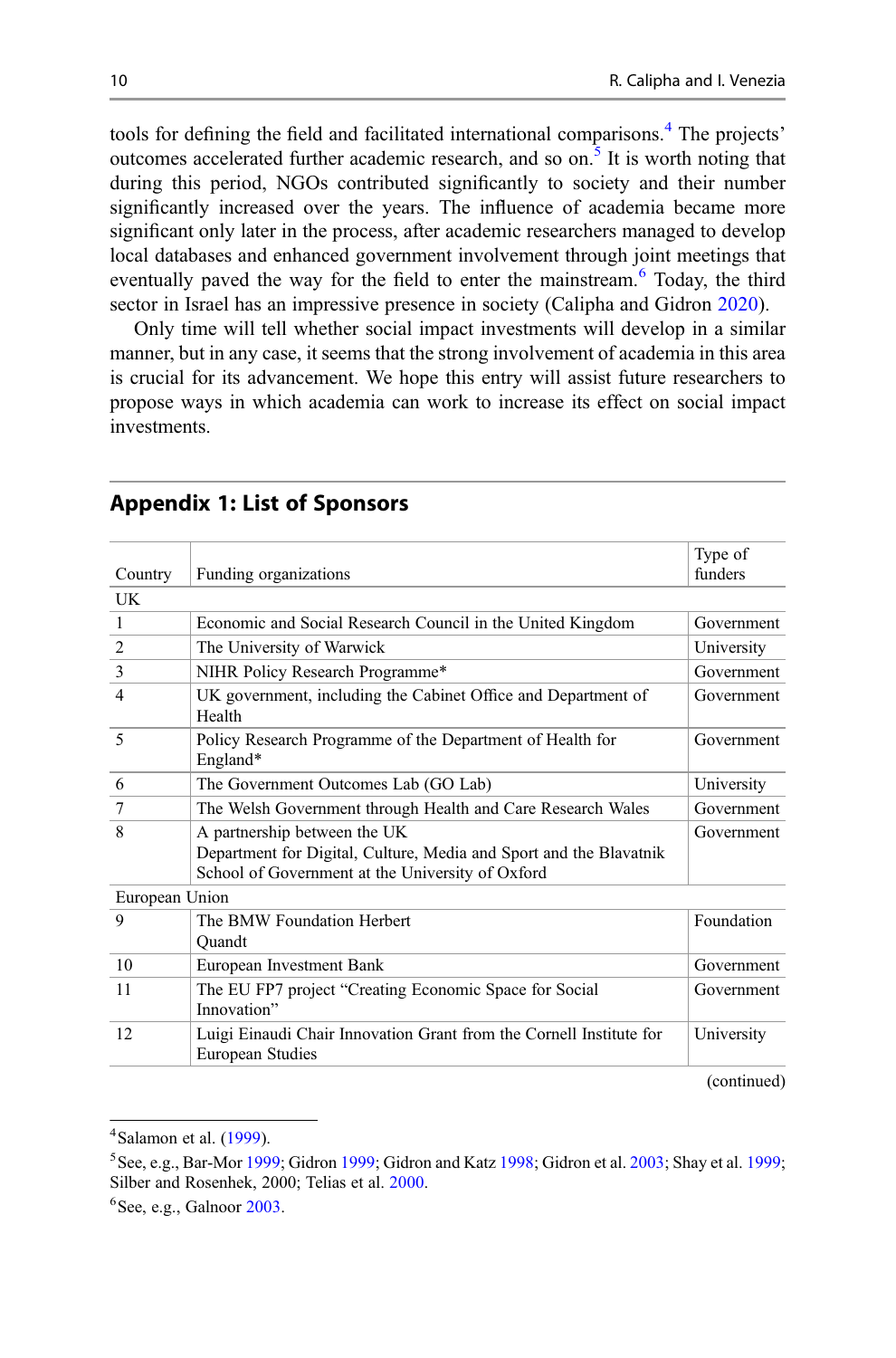|                |                                                                                                                                                                                                                                                           | Type of    |  |  |
|----------------|-----------------------------------------------------------------------------------------------------------------------------------------------------------------------------------------------------------------------------------------------------------|------------|--|--|
| Country        | Funding organizations                                                                                                                                                                                                                                     | funders    |  |  |
| 13             | European Commission                                                                                                                                                                                                                                       | Government |  |  |
| 14             | The European Union's EIT Climate KIC                                                                                                                                                                                                                      | Government |  |  |
| Canada         |                                                                                                                                                                                                                                                           |            |  |  |
| 15             | Macquarie Group Foundation                                                                                                                                                                                                                                | Foundation |  |  |
| 16             | Social Science and Humanities Research Council of Canada <sup>b</sup>                                                                                                                                                                                     | Government |  |  |
| 17             | The University of Sydney                                                                                                                                                                                                                                  | University |  |  |
| 18             | <b>CMA</b> Ontario                                                                                                                                                                                                                                        | University |  |  |
| <b>USA</b>     |                                                                                                                                                                                                                                                           |            |  |  |
| 19             | United States Department of Agriculture (USDA)                                                                                                                                                                                                            | Government |  |  |
| 20             | Helene and Grant Wilson Center for Social Entrepreneurship, Pace<br>University                                                                                                                                                                            | University |  |  |
| 21             | Atkinson Center for Sustainable Futures                                                                                                                                                                                                                   | University |  |  |
| 22             | US Department of Education (Grant No. U411B110098) and the<br>National Institute of Child Health and Human Development                                                                                                                                    | Government |  |  |
| Italy          |                                                                                                                                                                                                                                                           |            |  |  |
| 23             | Project Social Impact Finance (SIF16 00055) "An Italian Platform<br>for Impact Finance: Financial Models for Social Inclusion and<br>Sustainable Welfare"(in collaboration with Sapienza)                                                                 | University |  |  |
| 24             | Italian Ministry of Education, Universities and Research (MIUR) <sup>a</sup>                                                                                                                                                                              | Government |  |  |
| 25             | Project Social Impact Finance (SIF16 00055) "An Italian Platform<br>for Impact Finance: Financial Models for Social Inclusion and<br>Sustainable Welfare" (in collaboration with Sapienza)- Italian<br>Ministry of the Education, University and Research | Government |  |  |
| Korea          |                                                                                                                                                                                                                                                           |            |  |  |
| 26             | National Research Foundation of Korea <sup>a</sup>                                                                                                                                                                                                        | Government |  |  |
| 27             | The Korea Foundation                                                                                                                                                                                                                                      | Foundation |  |  |
| South Africa   |                                                                                                                                                                                                                                                           |            |  |  |
| 28             | University of Johannesburg                                                                                                                                                                                                                                | University |  |  |
| 29             | Global Fund to Fight AIDS, TB and Malaria: The South African<br>Department of Science and Technology                                                                                                                                                      | Government |  |  |
| Abu Dhabi      |                                                                                                                                                                                                                                                           |            |  |  |
| 30             | Abu Dhabi Education Council, INSEAD Randomized Control Trials<br>Lab                                                                                                                                                                                      | Government |  |  |
| Czech Republic |                                                                                                                                                                                                                                                           |            |  |  |
| 31             | Ministry of Education, Youth and Sports, Czech Republic                                                                                                                                                                                                   | Government |  |  |
| Spain          |                                                                                                                                                                                                                                                           |            |  |  |
| 32             | ROCHE FARMA, SA                                                                                                                                                                                                                                           | Private    |  |  |
| Belgium        |                                                                                                                                                                                                                                                           |            |  |  |
| 33             | Skopos Impact Fund                                                                                                                                                                                                                                        | Foundation |  |  |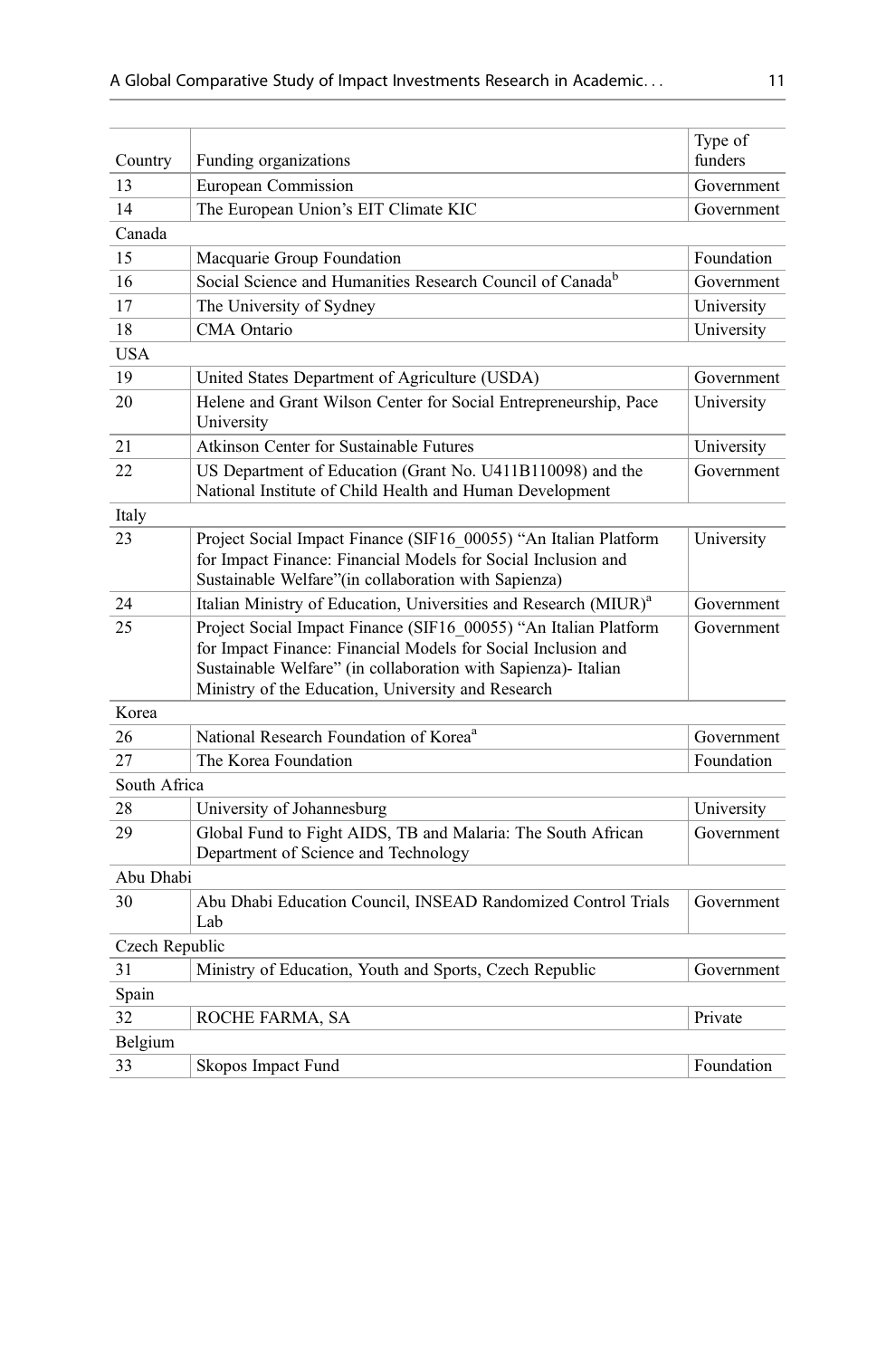# <span id="page-11-0"></span>Appendix 2: Impact Investment Literature Catalogued by **Discipline**

#### Finance and Economics

Alijani, S., & Karyotis, C. (2019). Coping with impact investing antagonistic objectives: A multistakeholder approach. Research in International Business and Finance, 47, 10–17.

Berndt, C., & Wirth, M. (2019). Struggling for the moral market: Economic knowledge, diverse markets, and market borders. Economic Geography, 95(3), 288–309.

Broccardo, E., & Mazzuca, M. (2019). The missing link? Finance, public services, and co-production: The case of social impact bonds (SIBs). Public Money & Management,  $39(4)$ , 262–270.

Carè, R., Rania, F., & De Lisa, R. (2020). Critical success factors, motivations, and risks in social impact bonds. Sustainability, 12(18), 7291. <https://doi.org/10.3390/su12187291>

Chowdhry, B., Davies, S. W., & Waters, B. (2019). Investing for impact. The Review of Financial Studies, 32(3), 864–904.

Del Giudice, A., & Migliavacca, M. (2019). Social impact bonds and institutional investors: An empirical analysis of a complicated relationship. Nonprofit and Voluntary Sector Quarterly, 48(1), 50–70.

Fraser, A., Tan, S., & Mays, N. (2019). To SIB or not to SIB? A comparative analysis of the commissioning processes of two proposed health-focused social impact bond financed interventions in England. Journal of Economic Policy Reform, 1–16. [https://doi.org/10.1080/](https://doi.org/10.1080/17487870.2019.1572508) [17487870.2019.1572508](https://doi.org/10.1080/17487870.2019.1572508)

Giacomantonio, C. (2017). Grant-maximizing but not money-making: A simple decision-tree analysis for social impact bonds. Journal of Social Entrepreneurship, 8(1), 47-66.

Gray, J., Ashburn, N., Douglas, H., Jeffers, J., Musto, D. K., & Geczy, C. (2015). Great expectations: Mission preservation and financial performance in impact investing. Available at SSRN 2694620.

Jafri, J. (2019). When billions meet trillions: Impact investing and shadow banking in Pakistan. Review of International Political Economy, 26(3), 520–544.

Kölbel, J. F., Heeb, F., Paetzold, F., & Busch, T. (2020). Can sustainable investing save the world? Reviewing the mechanisms of investor impact. Organization & Environment, 33(4), 554-574.

Koshovets, O., & Frolov, I. (2015). Impact investing as a 'basic innovation' for the global economy and finance system post-crisis transformation. Economy & Business, 9.

Kubátová, J., & Kročil, O. (2020). The potential of impact and integral investing for sustainable social development and the role of academia in their dissemination. Sustainability, 12(17), 6939. <https://doi.org/10.3390/su12176939>

Lee, M., Adbi, A., & Singh, J. (2020). Categorical cognition and outcome efficiency in impact investing decisions. Strategic Management Journal, 41(1), 86–107.

Mersland, R., Nyarko, S. A., & Sirisena, A. B. ([2020\)](#page-18-0). A hybrid approach to international market selection: The case of impact investing organizations. International Business Review, 29(1), 101624. DOI: 10.1016/j.ibusrev.2019.101624

Murzaliyeva, A., Markhayeva, B., Bakhyt, E., & Karshalova, A. (2018). Social return on investment as instrument for assessing socially responsible investing in the Republic of Kazakhstan. Journal of Applied Economic Sciences, 13(5), 1357–1365.

Nazari Chamaki, F., Jenkins, G. P., & Hashemi, M. (2019). Social impact bonds: Implementation, evaluation, and monitoring. International Journal of Public Administration, 42(4), 289–297.

Reeder, N., Colantonio, A., Loder, J., & Rocyn Jones, G. (2015). Measuring impact in impact investing: An analysis of the predominant strength that is also its greatest weakness. Journal of Sustainable Finance & Investment, 5(3), 136–154.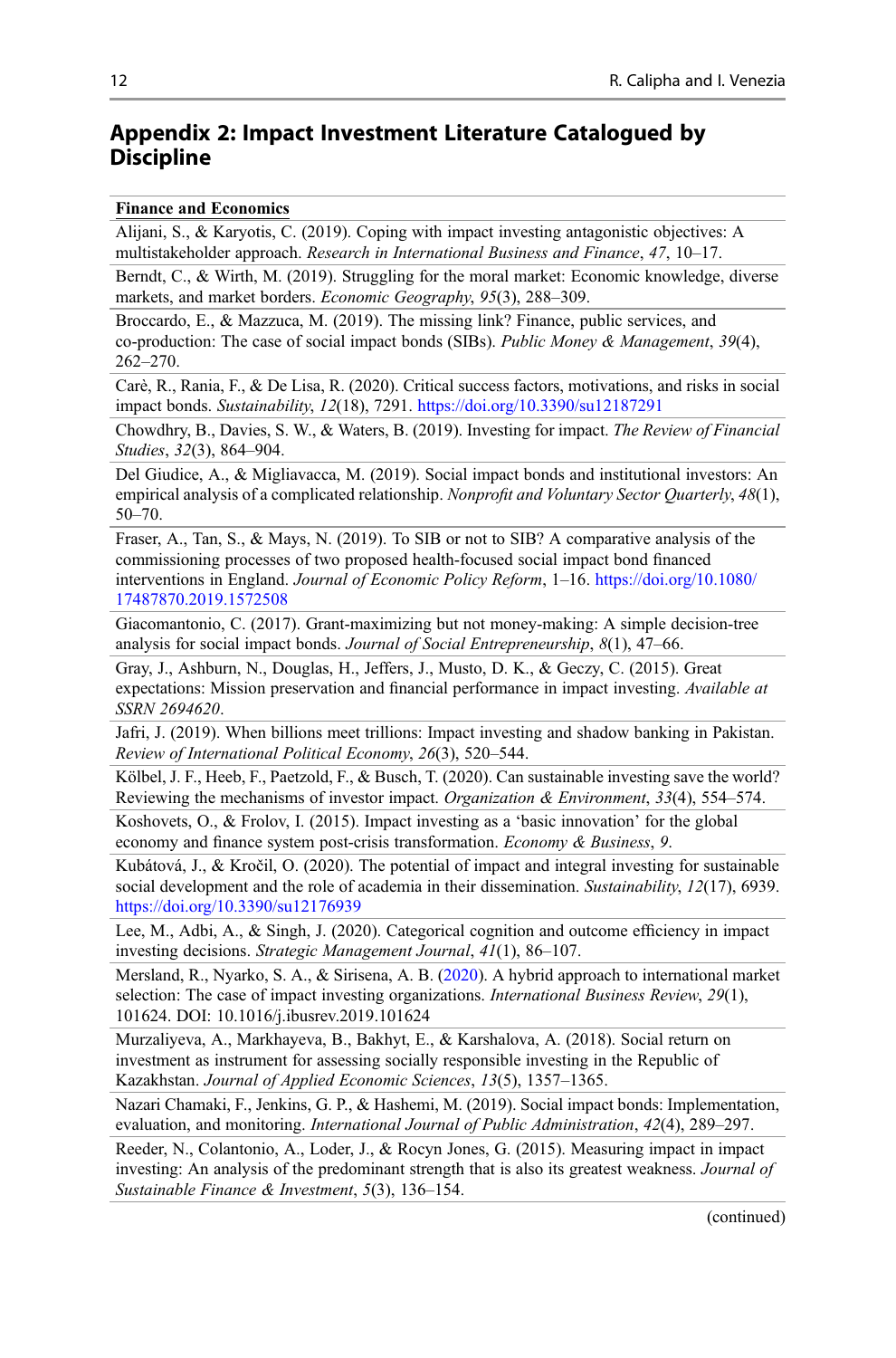Rizzi, F., Pellegrini, C., & Battaglia, M. (2018). The structuring of social finance: Emerging approaches for supporting environmentally and socially impactful projects. Journal of Cleaner Production, 170, 805–817.

Scognamiglio, E., Di Lorenzo, E., Sibillo, M., & Trotta, A. (2019). Social uncertainty evaluation in social impact bonds: Review and framework. Research in International Business and Finance, 47, 40–56.

Snider, A. (2015). Impact investing: The performance realities. Wealth Management Institute, 1–14.

Spiess-Knafl, W., & Aschari-Lincoln, J. (2015). Understanding mechanisms in the social investment market: What are venture philanthropy funds financing and how? Journal of Sustainable Finance & Investment, 5(3), 103–120.

Vecchi, V., & Casalini, F. (2019). Is a social empowerment of PPP for infrastructure delivery possible? Lessons from social impact bonds. Annals of Public and Cooperative Economics, 90(2), 353–369.

#### Business and Management

Agrawal, A., & Hockerts, K. (2019). Impact investing strategy: Managing conflicts between impact investor and investee social enterprise. Sustainability, 11(15), 4117.3. [https://doi.org/10.](https://doi.org/10.3390/su11154117) [3390/su11154117](https://doi.org/10.3390/su11154117)

Höchstädter, A. K., & Scheck, B. [\(2015](#page-18-0)). What's in a name: An analysis of impact investing understandings by academics and practitioners. Journal of Business Ethics, 132(2), 449–475.

Bell, B., & Haugh, H. (2015, April). Exploring institutional field emergence: Insights from social investment. In SSFII Conference, Oxford (pp. 23–25).

Bengo, I., & Calderini, M. (2016). New development: Are social impact bonds (SIBs) viable in Italy? A new roadmap. Public Money & Management, 36(4), 303–306.

Bhatt, P., & Ahmad, A. J. (2017). Financial social innovation to engage the economically marginalized: insights from an Indian case study. *Entrepreneurship and Regional Development*, 29(5-6), 391–413.

Bin Syed Azman, S. M. M., & Ali, E. R. A. E. (2016). Potential role of social impact bond and socially responsible investment sukuk as financial tools that can help address issues of poverty and socio-economic insecurity. Intellectual Discourse, 24.

Brandstetter, L., & Lehner, O. M. (2015). Opening the market for impact investments: The need for adapted portfolio tools. Entrepreneurship Research Journal, 5(2), 87–107.

Broccardo, E., Mazzuca, M., & Frigotto, M. L. (2020). Social impact bonds: The evolution of research and a review of the academic literature. Corporate Social Responsibility and Environmental Management, 27(3), 1316–1332.

Carè, R., & De Lisa, R. (2019). Social impact bonds for a sustainable welfare state: The role of enabling factors. Sustainability, 11(10), 2884. <https://doi.org/10.3390/su12187291>

Chen, S., & Harrison, R. (2020). Beyond profit vs. purpose: Transactional-relational practices in impact investing. Journal of Business Venturing Insights, 14, e00182.

Chiodo, V., Calderini, M., Arena, M., & Bengo, I. (2015). Social impact bond: New finance or new procurement? ACRN Oxford Journal of Finance and Risk Perspectives, 4(4), 168–189.

Clarkin, J. E., & Cangioni, C. L. ([2016\)](#page-17-0). Impact investing: A primer and review of the literature. Entrepreneurship Research Journal, 6(2), 135–173.

Cooper, C., Graham, C., & Himick, D. (2016). Social impact bonds: The securitization of the homeless. Accounting, Organizations and Society, 55, 63–82.

De Amicis, L., Binenti, S., Cardoso, F. M., Gracia-Lázaro, C., Sánchez, Á., & Moreno, Y. (2020). Understanding drivers when investing for impact: an experimental study. *Palgrave* Communications, 6(1), 1–9.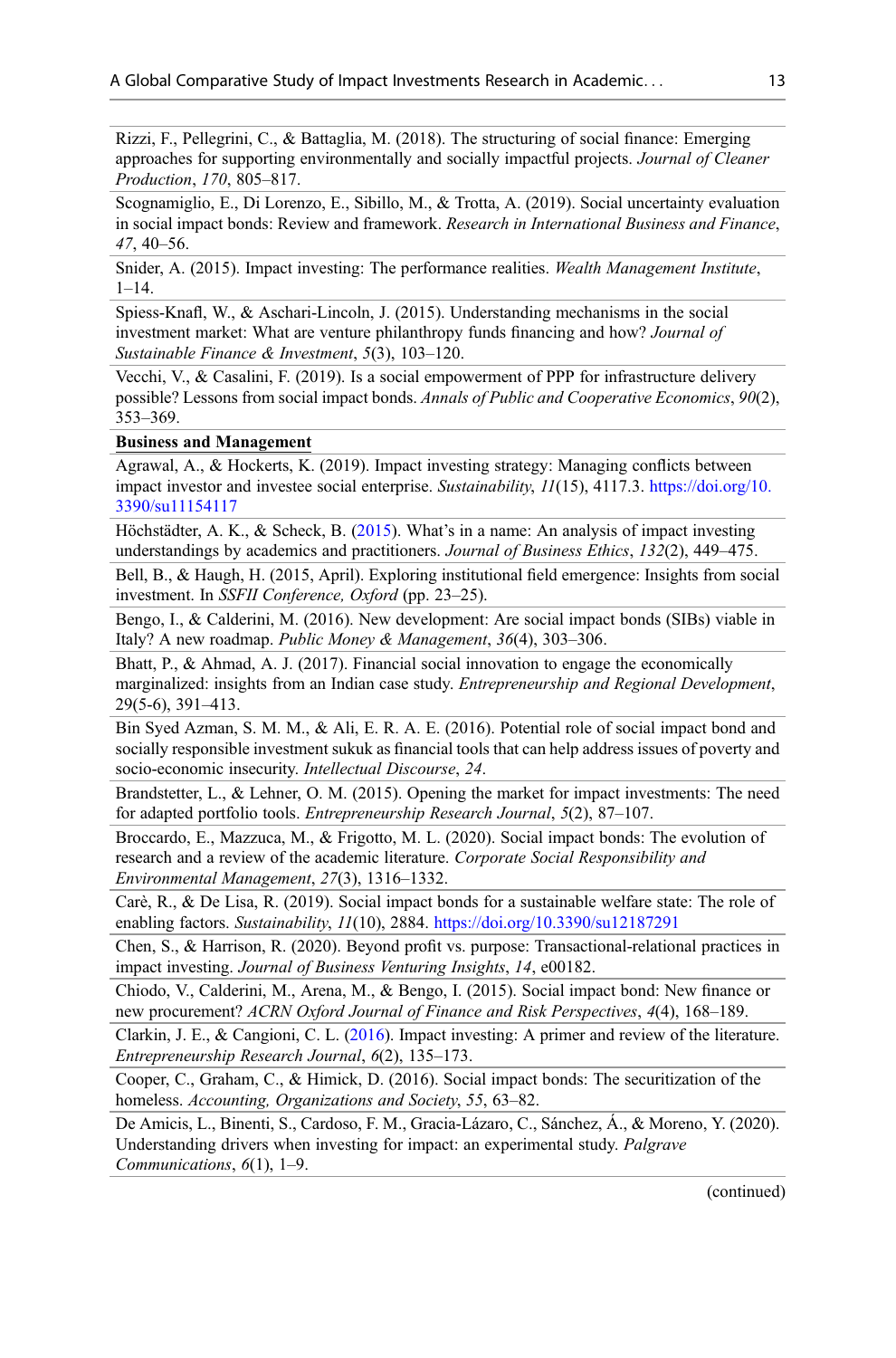Espinosa, S. (2018). From philanthropy to impact investing: The case of Luxembourg. Regions and Cohesion, 8(1), 1–24.

FitzGerald, C., Carter, E., Dixon, R., & Airoldi, M. (2019). Walking the contractual tightrope: A transaction cost economics perspective on social impact bonds. Public Money & Management, 39 (7), 458–467.

Fraser, A., Tan, S., Boaz, A., & Mays, N. (2020). Backing what works? Social impact bonds and evidence-informed policy and practice. Public Money & Management, 40(3), 195–204.

Glänzel, G., & Scheuerle, T. (2016). Social impact investing in Germany: Current impediments from investors' and social entrepreneurs' perspectives. VOLUNTAS: International Journal of Voluntary and Nonprofit Organizations, 27(4), 1638–1668.

Hajer, J. (2020). The national governance and policy context of social impact bond emergence: A comparative analysis of leaders and skeptics. Journal of Comparative Policy Analysis: Research and Practice, 22(2), 116–133.

Han, J., & Shah, S. (2019). The ecosystem of scaling social impact: A new theoretical framework and two case studies. Journal of Social Entrepreneurship, 11(2), 215–239.

Hehenberger, L., Mair, J., & Metz, A. (2019). The assembly of a field ideology: An idea-centric perspective on systemic power in impact investing. Academy of Management Journal, 62(6), 1672–1704.

Johnson, K. (2014). The charitable deduction games: Mimicking impact investing. University of Pennsylvania Journal of Busines Law, 17(4), 1257. [https://scholarship.law.upenn.edu/jbl/vol17/](https://scholarship.law.upenn.edu/jbl/vol17/iss4/5) [iss4/5](https://scholarship.law.upenn.edu/jbl/vol17/iss4/5)

Karpenko, L., & Voronzhak, P. ([2018,](#page-18-0) May). Base alternatives and the paradigm of impact investing development in the coordinates of globalization changes and euro integration. In Proceedings of the 4th International Conference on European Integration (pp. 659–668).

Kimbu, A. N., & Tichaawa, T. M. (2020). Determinants of impact investing for tourism development in emerging destinations of sub-Saharan Africa. Development Southern Africa, 37  $(5)1-16.$ 

Kish, Z., & Fairbairn, M. (2018). Investing for profit, investing for impact: Moral performances in agricultural investment projects. Environment and Planning  $A$ : Economy and Space, 50(3), 569–588.

La Torre, M., Trotta, A., Chiappini, H., & Rizzello, A. (2019). Business models for sustainable finance: The case study of social impact bonds. Sustainability, 11(7), 1887. [https://doi.org/10.](https://doi.org/10.1016/j.jbvi.2019.e00141) [1016/j.jbvi.2019.e00141](https://doi.org/10.1016/j.jbvi.2019.e00141)

Lehner, O. M., Harrer, T., & Quast, M. (2019). Building institutional legitimacy in impact investing. Journal of Applied Accounting Research, 20(3), 416–438.

Lilley, S., Harvie, D., Lightfoot, G., & Weir, K. (2020). Using derivative logic to speculate on the future of the social investment market. Journal of Urban Affairs, 42(6), 920–936.

Mayer, J., & Scheck, B. (2018). Social investing: What matters from the perspective of social enterprises? Nonprofit and Voluntary Sector Quarterly, 47(3), 493–513.

McCallum, S., & Viviers, S. (2020). Private sector impact investment in water purification infrastructure in South Africa: A qualitative analysis of opportunities and barriers. Water SA, 46 (1), 44–54.

Michelucci, F. V. (2017). Social impact investments: does an alternative to the Anglo-Saxon paradigm exist? VOLUNTAS: International Journal of Voluntary and Nonprofit Organizations, 28 (6), 2683–2706.

Muñoz, P., & Kimmitt, J. (2019). A diagnostic framework for social impact bonds in emerging economies. Journal of Business Venturing Insights, 12. [https://doi.org/10.1016/j.jbvi.2019.](https://doi.org/10.1016/j.jbvi.2019.e00141) [e00141](https://doi.org/10.1016/j.jbvi.2019.e00141)

Ngoasong, M., Paton, R., & Korda, A. (2015). Impact investing and inclusive business development in Africa: A research agenda. The Open University, Milton Keynes.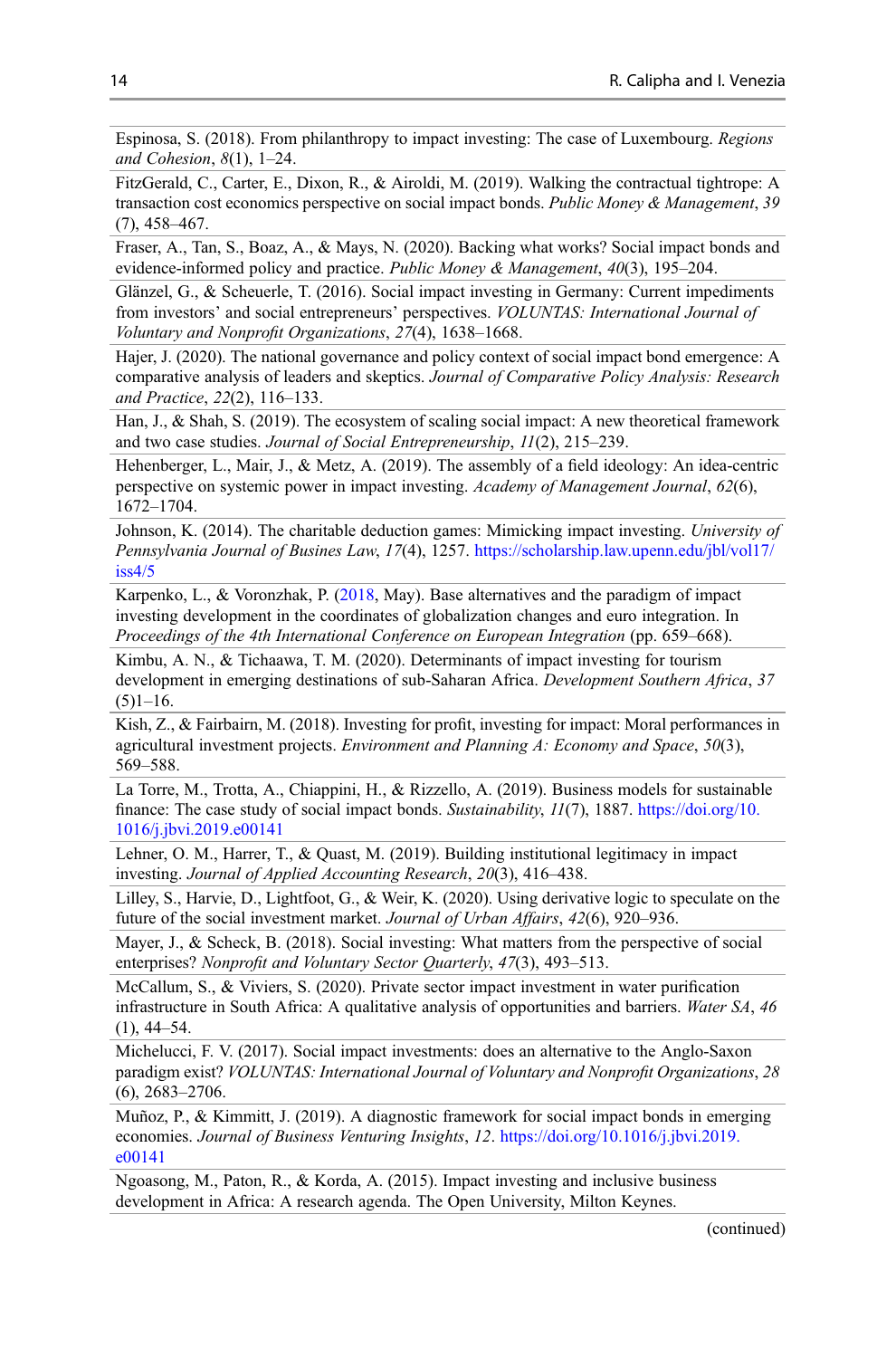Ormiston, J., Charlton, K., Donald, M. S., & Seymour, R. G. (2015). Overcoming the challenges of impact investing: Insights from leading investors. Journal of Social Entrepreneurship, 6(3), 352–378.

Ormiston, J., Moran, M., Castellas, E. I., & Tomkinson, E. (2020). Everybody wins? A discourse analysis of competing stakeholder expectations in social impact bonds. Public Money  $\&$ Management, 40(3), 237–246.

Park, S. K. (2018). Social bonds for sustainable development: A human rights perspective on impact investing. Business and Human Rights Journal, 3(2), 233–255.

Rania, F., Trotta, A., Carè, R., Migliazza, M. C., & Kabli, A. (2020). Social uncertainty evaluation of social impact bonds: A model and practical application. Sustainability, 12(9), 3854. [https://doi.](https://doi.org/10.3390/su12093854) [org/10.3390/su12093854](https://doi.org/10.3390/su12093854)

Reisman, J., Olazabal, V., & Hoffman, S. ([2018\)](#page-19-0). Putting the "impact" in impact investing: The rising demand for data and evidence of social outcomes. American Journal of Evaluation, 39(3), 389–395.

Roundy, P. T. (2019). Regional differences in impact investment: A theory of impact investing ecosystems. Social Responsibility Journal, 16(4).

Scheck, B., Höchstädter, A. K., & Busch, T. (2016). Making money at the expense of the poor? An investigation of individuals' preferences to impact invest versus donate. Risk, 5, 141–163.

Schinckus, C. (2017). Financial innovation as a potential force for a positive social change: The challenging future of social impact bonds. Research in International Business and Finance, 39, 727–736.

Sinclair, S., McHugh, N., & Roy, M. J. (2019). Social innovation, financialisation and commodification: A critique of social impact bonds. Journal of Economic Policy Reform, 1–17.

Trelstad, B. (2016). Impact investing: A brief history. Capitalism & Society, 11(2).

Viviani, J. L., & Maurel, C. (2019). Performance of impact investing: A value creation approach. Research in International Business and Finance, 47, 31–39.

Wilson, R., Fraser, A., Kimmitt, J., Tan, S., McHugh, N., Lowe, T., ... & Carter, E. (2020). Theme: Futures in social investment? Learning from the emerging policy and practice of social impact bonds (SIBs) Editorial: Whither Social Impact Bonds (SIBs): The future of social investment? Public Money and Management, 40(3). [https://doi.org/10.1080/09540962.2020.](https://doi.org/10.1080/09540962.2020.1714287) [1714287](https://doi.org/10.1080/09540962.2020.1714287)

Wong, M. C. S., & Yap, R. C. Y. (2019). Social impact investing for marginalized communities in Hong Kong: Cases and issues. Sustainability, 11(10), 2831. <https://doi.org/10.3390/su11102831>

Reisman, J., Olazabal, V., & Hoffman, S. ([2018\)](#page-19-0). Putting the "impact" in impact investing: The rising demand for data and evidence of social outcomes. American Journal of Evaluation, 39(3), 389–395.

Roundy, P. T. (2019). Regional differences in impact investment: A theory of impact investing ecosystems. Social Responsibility Journal, 16(4). [https://doi.org/10.1108/SRJ-11-2018-0302.](https://doi.org/10.1108/SRJ-11-2018-0302)

Mogapi, E. M., Sutherland, M. M., & Wilson-Prangley, A. (2019). Impact investing in South Africa: managing tensions between financial returns and social impact. *European Business* Review, 31(3)

Karpenko, L., & Voronzhak, P. ([2018,](#page-18-0) May). Base alternatives and the paradigm of impact investing development in the coordinates of globalization changes and euro integration. In Proceedings of the 4th International Conference on European Integration (pp. 659–668).

Viviani, J. L., & Maurel, C. (2019). Performance of impact investing: A value creation approach. Research in International Business and Finance, 47, 31–39.

## Public Policy

Carter, E. (2019). More than marketised? Exploring the governance and accountability mechanisms at play in social impact bonds. Journal of Economic Policy Reform, 1–17.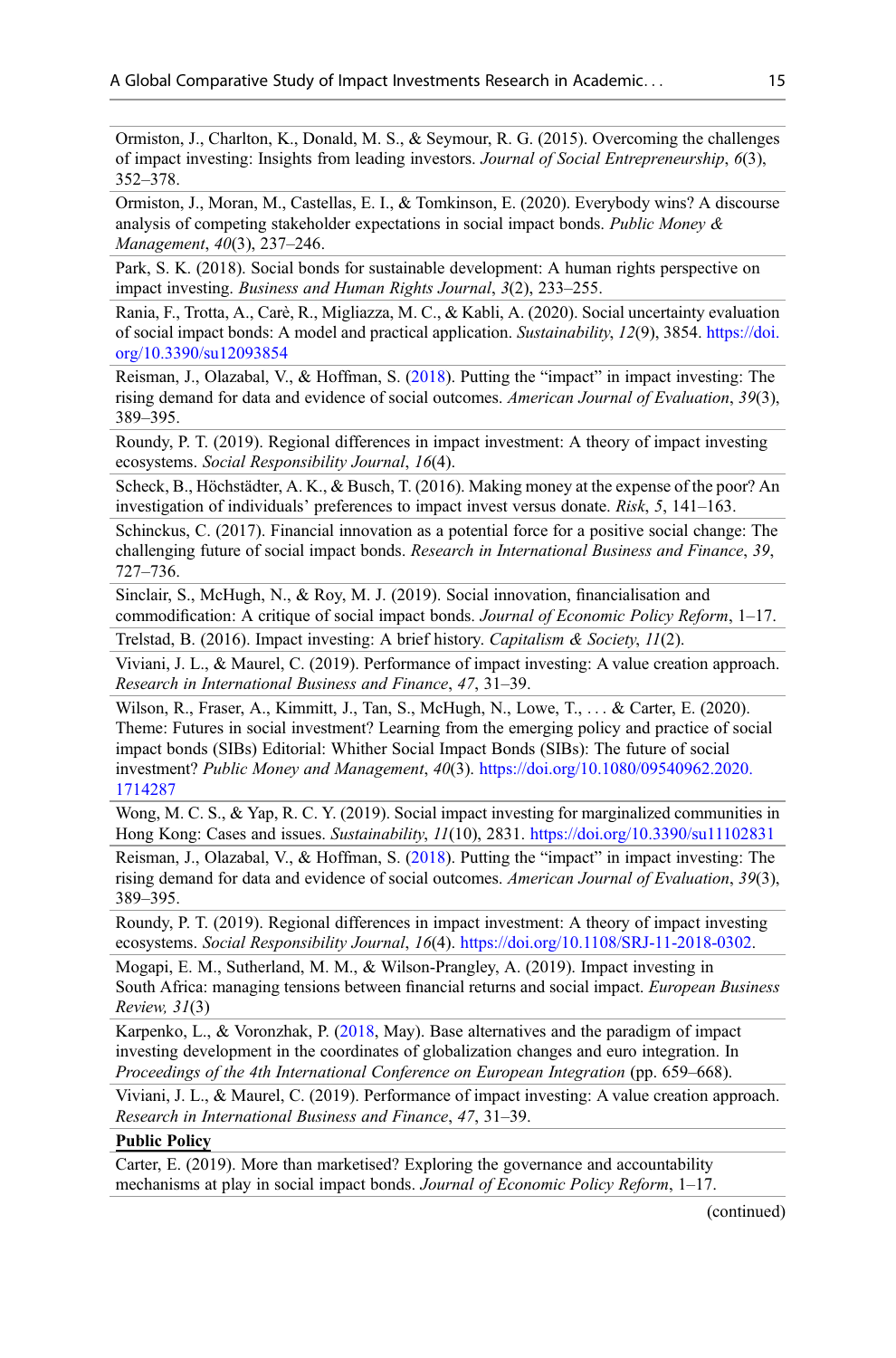Choi, Y. J., Huber, E., Kim, W. S., Kwon, H. Y., & Shi, S. J. (2020). Social investment in the knowledge-based economy: New politics and policies. Policy and Society, 39(2), 147–170.

Harvie, D., & Ogman, R. (2019). The broken promises of the social investment market. Environment and Planning A: Economy and Space, 51(4), 980–1004.

Joy, M., & Shields, J. (2018). Austerity in the making: Reconfiguring social policy through social impact bonds. Policy & Politics,  $46(4)$ ,  $681-695$ .

Kim, J. (2018). Social finance funding model for animal shelter programs: Public–private partnerships using social impact bonds. Society & Animals, 26(3), 259–276.

Lowe, T., Kimmitt, J., Wilson, R., Martin, M., & Gibbon, J. (2019). The institutional work of creating and implementing social impact bonds. Policy & Politics,  $47(2)$ ,  $353-370$ .

Pandey, S., Cordes, J. J., Pandey, S. K., & Winfrey, W. F. (2018). Use of social impact bonds to address social problems: Understanding contractual risks and transaction costs. Nonprofit Management and Leadership, 28(4), 511–528.

Phillips, S. D., & Johnson, B. (2019). Inching to impact: The demand side of social impact investing. Journal of Business Ethics, 1–15.

Saltman, K. J. (2017). The promise and realities of pay for success/social impact bonds. *Education* Policy Analysis Archives, 25, 59.

Smeets, D. J. A. (2017). Collaborative learning processes in social impact bonds: A case study from the Netherlands. Journal of Social Entrepreneurship, 8(1), 67–87.

Tekula, R., & Andersen, K. (2019). The role of government, nonprofit, and private facilitation of the impact investing marketplace. Public Performance & Management Review, 42(1), 142-161.

Temple, J. A., & Reynolds, A. J. (2015). Using benefit-cost analysis to scale up early childhood programs through pay-for-success financing. Journal of Benefit-Cost Analysis, 6(3), 628–653.

Tse, A. E., & Warner, M. E. (2020). A policy outcomes comparison: Does SIB market discipline narrow social rights? Journal of Comparative Policy Analysis: Research and Practice, 22(2), 134–152.

Warner, M. (2015). Profiting from public value? The case of social impact bonds. In J. M. Bryson, B. C. Crosby, & L.Bloomberg (Eds.), Creating public value in practice: Advancing the common good in a multi-sector, shared-power, no-one-wholly-in-charge world (pp. 143–160). Routledge.

#### Social Policy

Berndt, C., & Wirth, M. (2018). Market, metrics, morals: The social impact bond as an emerging social policy instrument. Geoforum, 90, 27-35.

Cefalo, R., & Kazepov, Y. (2018). Investing over the life course: The role of lifelong learning in a social investment strategy. Studies in the Education of Adults, 50(2), 203-218.

Chiapello, E., & Knoll, L. (2020). The welfare conventions approach: A comparative perspective on social impact bonds. Journal of Comparative Policy Analysis: Research and Practice, 22(2), 100–115.

Dowling, E. (2017). In the wake of austerity: Social impact bonds and the financialisation of the welfare state in Britain. New Political Economy, 22(3), 294-310.

Edmiston, D., & Nicholls, A. (2018). Social impact bonds: The role of private capital in outcomebased commissioning. Journal of Social Policy, 47(1), 57–76.

Findlay, S., & Moran, M. (2019). Purpose-washing of impact investing funds: motivations, occurrence and prevention. Social Responsibility Journal, 15 (7), 853–873.

FitzGerald, C., Carter, E., Dixon, R., & Airoldi, M. (2019). Walking the contractual tightrope: A transaction cost economics perspective on social impact bonds. Public Money & Management, 39 (7), 458–467.

FitzGerald, C., Fraser, A., & Kimmitt, J. (2020). Tackling the big questions in social impact bond research through comparative approaches. Journal of Comparative Political Analysis, 22 (2), 1– 15.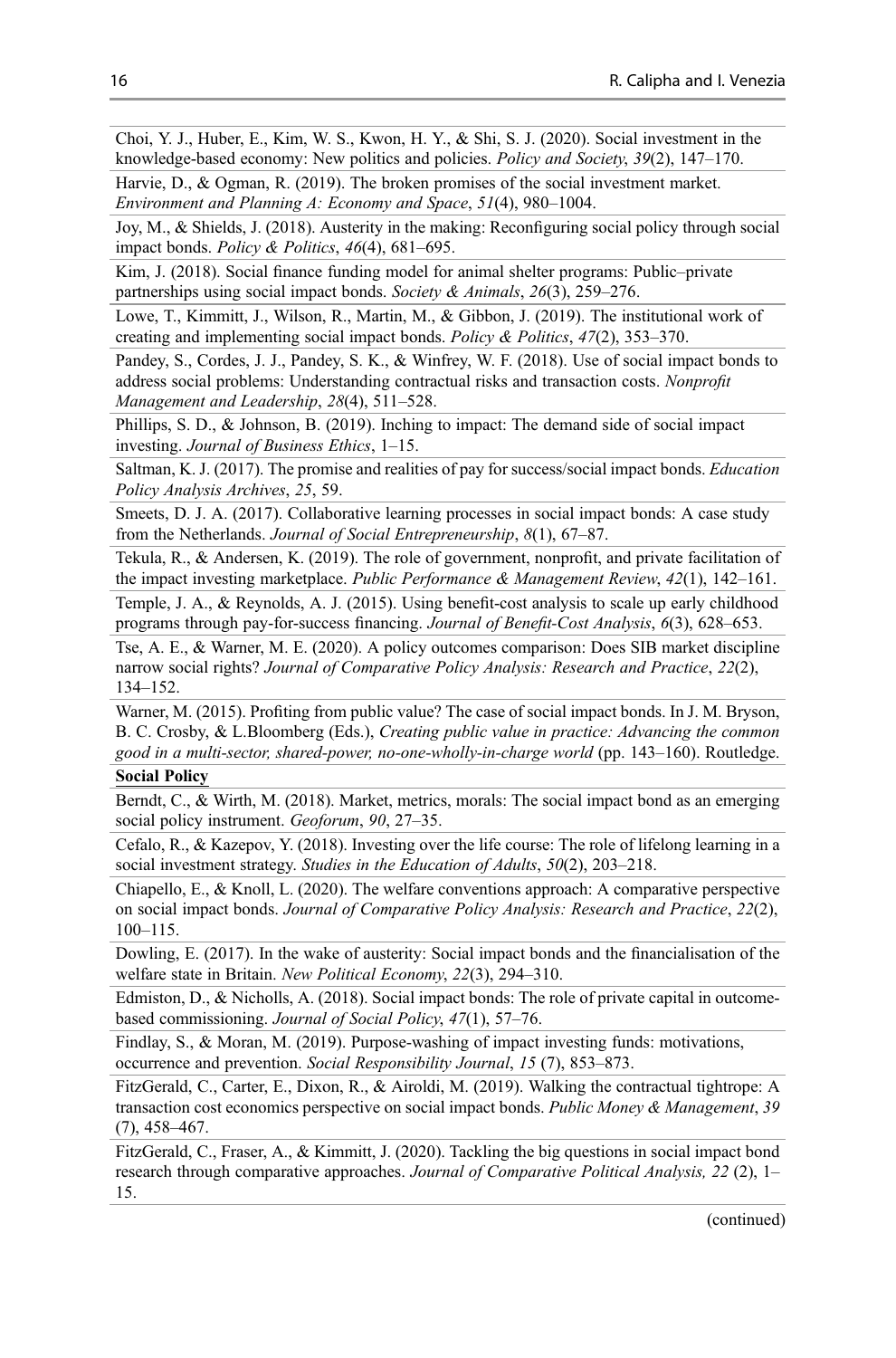Fleckenstein, T., & Lee, S. C. (2019). Roads and barriers towards social investments: Comparing labour market and family policy reforms in Europe and East Asia. Policy and Society, 1–18.

Fraser, A., Tan, S., Lagarde, M., & Mays, N. (2018). Narratives of promise, narratives of caution: A review of the literature on social impact bonds. Social Policy & Administration, 52(1), 4–28.

Hevenstone, D., & von Bergen, M. (2020). Public–private partnerships in social impact bonds: facilitating competition or hindering transparency? Public Money & Management,  $40(3)$ , 205–212.

Kajiita, R. M., & Murote kang'ethe, S. (2020). Investing in people and communities for social change: Lessons from social enterprises in South Africa. Journal of Progressive Human Services, 1–18.

Knoll, L. (2018). Social impact bonds and the welfare dispute. *Kolner zeitschrift fur soziologie* und sozialpsychologie, 70, 117–138.

Maier, F., Barbetta, G. P., & Godina, F. (2018). Paradoxes of social impact bonds. Social Policy & Administration, 52(7), 1332–1353.

Neyland, D. (2018). On the transformation of children at-risk into an investment proposition: A study of social impact bonds as an anti-market device. The Sociological Review, 66(3), 492-510.

Ogman, R. (2019). "Ethical capitalism" in the city: Embedded economy or marketization? The case of social impact bonds. Journal of Urban Affairs, 1–23.

Quinn, Q. C., & Munir, K. A. (2017). Hybrid categories as political devices: The case of impact investing in frontier markets. In R. Durand, N. Granqvist, A. Tyllström (Eds.) From categories to categorization: Studies in sociology, organizations and strategy at the crossroads (pp. 113–150). Emerald Publishing Limited.

Rowe, R., & Stephenson, N. (2016). Speculating on health: Public health meets finance in 'health impact bonds'. Sociology of Health & Illness, 38(8), 1203–1216.

Riot, E. (2020). Betting on children at risk: Actors' views on the introduction of social impact bonds in the French field of "childhood in danger". Journal of Urban Affairs, 42(6), 856–891.

Rizzello, A., & Kabli, A. (2020). Sustainable financial partnerships for the SDGs: The case of social impact bonds. Sustainability, 12(13), 5362.

Roy, M. J., McHugh, N., & Sinclair, S. (2017). Social impact bonds–evidence-based policy or ideology? In B. Greve (Ed.), *Handbook of social policy evaluation* (pp. 263–275). Edward Elgar Publishing.

Saltman, K. J. (2017). The promise and realities of pay for success/social impact bonds. *Education* Policy Analysis Archives, 25 (59). <https://doi.org/10.14507/epaa.25.2640> T

Tse, A. E., & Warner, M. E. (2018). The razor's edge: Social impact bonds and the financialization of early childhood services. Journal of Urban Affairs 42 (6), 816–832.

Williams, J. W. (2018). Surveying the SIB economy: Social impact bonds, "local" challenges, and shifting markets in urban social problems. Journal of Urban Affairs, 1–13.

#### Health

Abdullah, F., Naledi, T., Nettleship, E., Davids, E. L., Van Leeuw, L., Shangase, S., ... & Mathews, C. (2019). First social impact bond for the SAMRC: A novel financing strategy to address the health and social challenges facing adolescent girls and young women in South Africa. South African Medical Journal, 109(11b), 57–62.

Jones, C., Hartfield, N., Brocklehurst, P., Lynch, M., & Edwards, R. T. (2020). Social return on investment analysis of the health precinct community hub for chronic conditions. *International* Journal of Environmental Research and Public Health, 17(14), 5249.

Torres, E. M., Fernández, Ó. F., Rueda, P. C., Ruiz-Beato, E., Pérez, E. E., Estrada, R. M., ... & Merino, M. (2020). Social value of a set of proposals for the ideal approach of multiple sclerosis within the Spanish National Health System: A social return on investment study. BMC Health Services Research, 20(1), 84.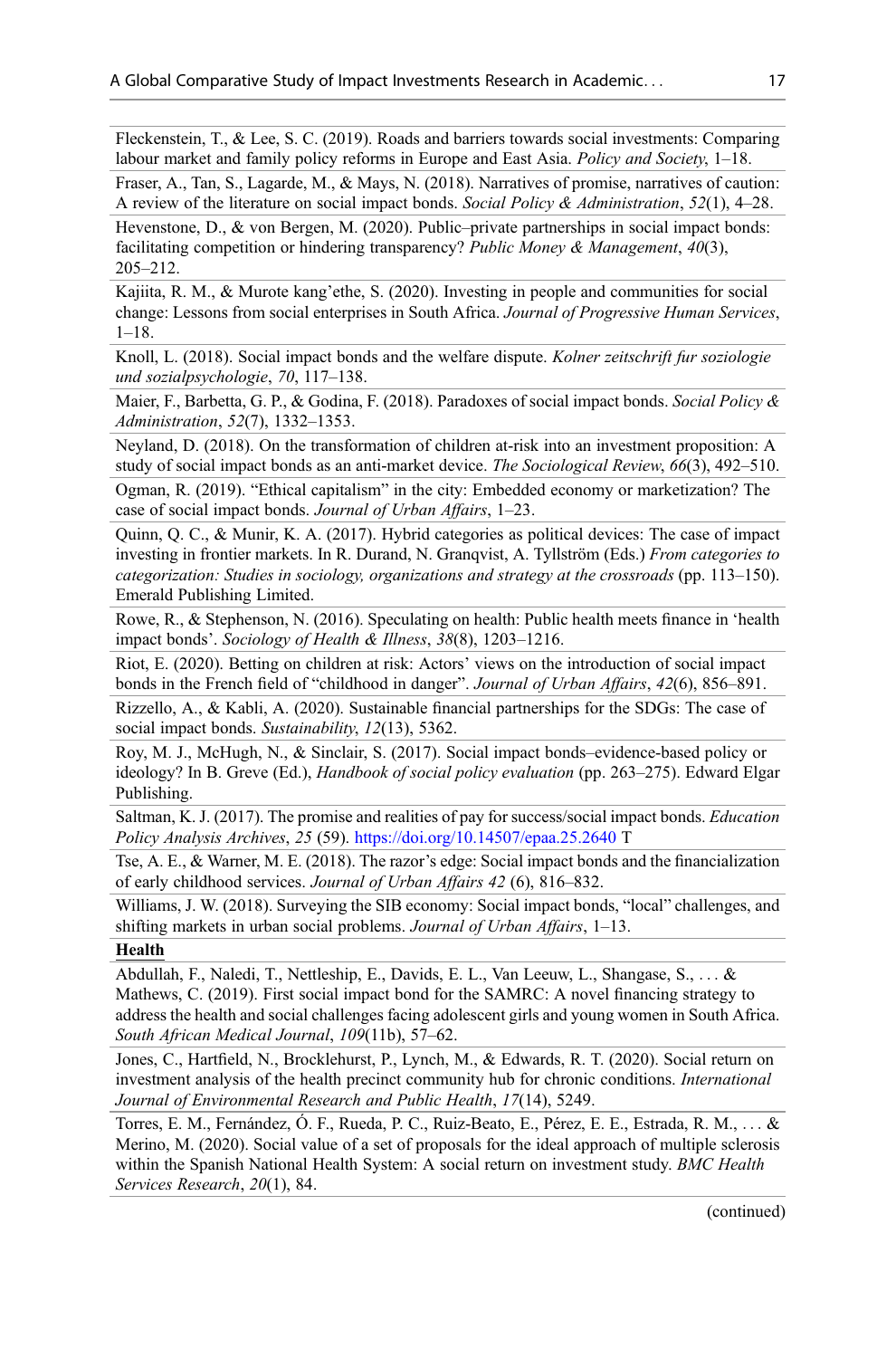#### <span id="page-17-0"></span>Political Economy

Andreu, M. (2018). A responsibility to profit? Social impact bonds as a form of "humanitarian finance". New Political Science, 40(4), 708-726.

Ryan, S., & Young, M. (2018). Social impact bonds: The next horizon of privatization. *Studies in* Political Economy, 99(1), 42–58.

#### Geography

Cohen, D., & Rosenman, E. (2020). From the school yard to the conservation area: Impact investment across the nature/social divide. Antipode, 52(5), 1259–1285.

## References

- Adelman, I. 2000. The role of government in economic development. In *Foreign aid and develop*ment: Lessons learnt and directions for the future, ed. F. Tarp, 53–75. London: Routledge.
- Broccardo, E., and M. Mazzuca. 2019. The missing link? Finance, public services, and co-production: The case of social impact bonds (SIBs). Public Money & Management 39 (4): 262–270.
- Bar-Mor, H. 1999. The third sector: Legal aspects. Israeli Center for Third Sector Research, Ben-Gurion University of the Negev, Beersheba. (in Hebrew)
- Calipha, R., and B. Gidron. 2020. The evolution of the Israeli third sector: A conceptual and empirical analysis. Voluntaristics Review 5 (4).
- Clarkin, J.E., and C.L. Cangioni. 2016. Impact investing: A primer and review of the literature. Entrepreneurship Research Journal 6 (2): 135–173.
- Daggers, J., and A. Nicholls. 2016. The landscape of social impact investment research: Trends and opportunities. Said Business School: Oxford University.
- Eran, Y. 1992. Voluntary organizations in the welfare system. Tel Aviv: Ramot.
- EVPA. 2017. Investing for impact, September 15 2017, GSG Impact Summit 2017, in [https://evpa.](https://evpa.eu.com/blog/gsg-impact-summit-2017) [eu.com/blog/gsg-impact-summit-2017](https://evpa.eu.com/blog/gsg-impact-summit-2017)
- Florida, R., G. Gates, B. Knudsen, and K. Stolarick. 2006. The university and the creative economy. [http://creativeclass.com/rfcgdb/articles/University%20For%20City%20and%20Community%](http://creativeclass.com/rfcgdb/articles/University%20For%20City%20and%20Community%204.pdf) [204.pdf](http://creativeclass.com/rfcgdb/articles/University%20For%20City%20and%20Community%204.pdf)
- Friedrich-Silber, I., and Z. Rosenhek. 2000. The historical development of the Israeli third sector. Beer-Sheva: Ben-Gurion University of the Negev.
- Galnoor, I. 2003. The judicialization of the public sphere in Israel. Israel Law Review 37: 500.
- Geiger, R.L. 1986. Private sectors in higher education: Structure, function, and change in eight countries. Ann Arbor: University of Michigan Press.
- Geiger, R. 1993. Research and relevant knowledge. New York: Oxford University Press.
- Gidron, B. 1984. Predictors of perseverance and dropout at work among community center volunteers. Magamot 29 (2): 180–198. (in Hebrew).
- -. 1997. The evolution of Israel's third sector: The role of predominant ideology. *Voluntas:* International Journal of Voluntary and Nonprofit Organizations 8 (1): 11–38.
	- ———. 1999. Database of the third sector in Israel: Preliminary findings: Registry of associations 1981–1998, government support for third sector organizations 1991–1997. Israeli Center for Third Sector Research, Ben-Gurion University of the Negev, Beersheva. (in Hebrew)
- Gidron, B., and D. Bargal. 1986. Self-help awareness in Israel: An expression of structural changes and expanding citizen participation. Journal of Voluntary Action Research 15 (2): 47–56.
- Gidron, B., and M. Chesler. 1994. Universal and particular attributes of self-help: A framework for international and intranational analysis. In Self-help and mutual aid groups, ed. F. Lavoie, T. Borkman, and B. Gidron, 1–44. New York: The Haworth Press.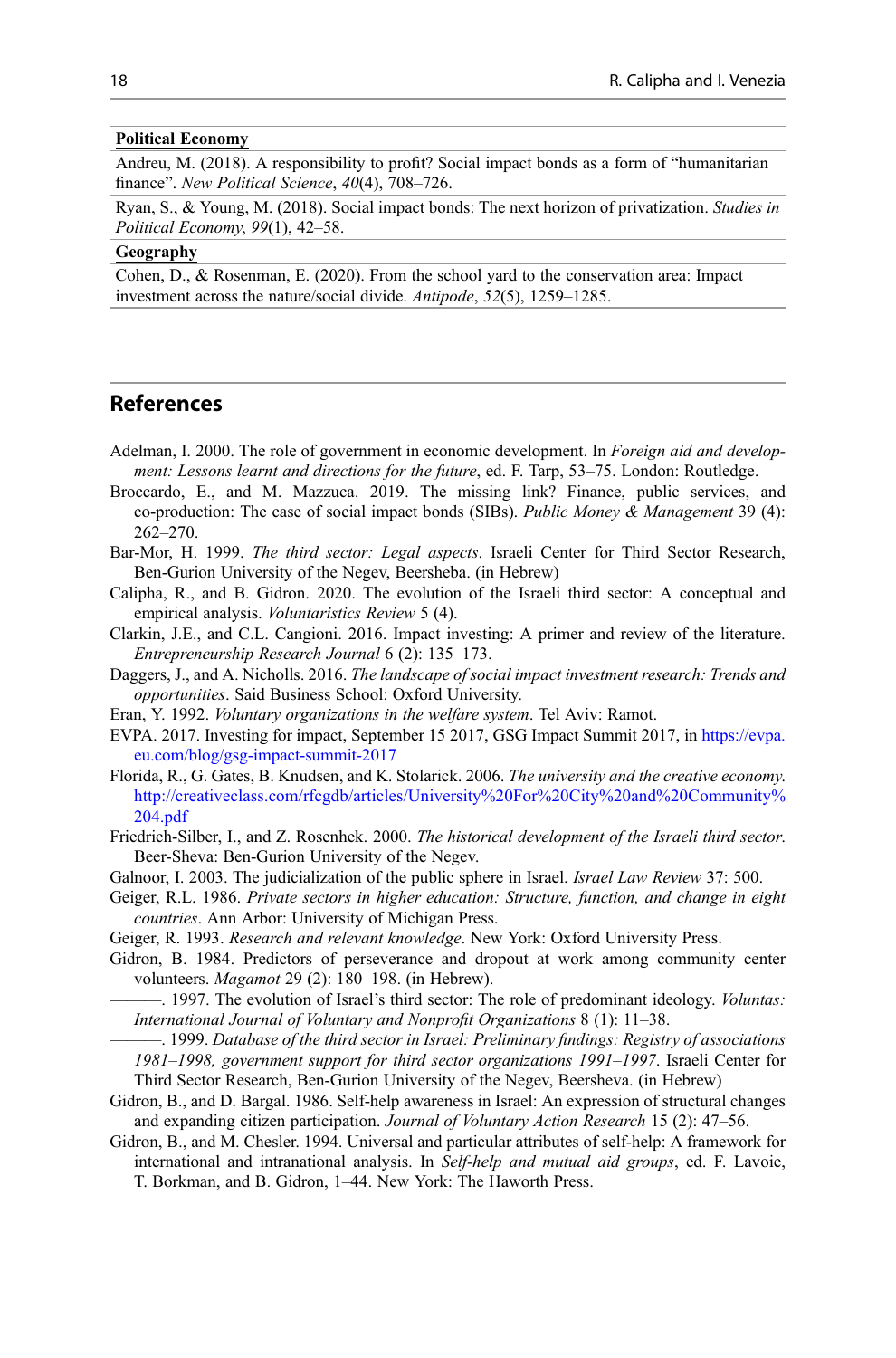- <span id="page-18-0"></span>Gidron, B., and H. Katz. 1998. The third sector in Israel. First analysis: boundaries, characters and processes. Israeli Center for Third Sector Research, Ben-Gurion University of the Negev, Beersheva. (in Hebrew)
- Gidron, B., M. Bar, and H. Katz. 2003. The Israeli third sector: Between welfare state and civil society. Hakibbutz Hameuchad, Israel. (in Hebrew)
	- -. 2004. The Israeli third sector. Springer US, Kluwer Academic, New York
- GIIN. 2016. 2016 Annual impact investor survey. [https://thegiin.org/research/publication/](https://thegiin.org/research/publication/annualsurvey2016) [annualsurvey2016](https://thegiin.org/research/publication/annualsurvey2016)
	- -. 2020. 2020 Annual impact investor survey. [https://www.thegiin.org/research/publication/](https://www.thegiin.org/research/publication/impinv-survey-2020) [impinv-survey-2020](https://www.thegiin.org/research/publication/impinv-survey-2020)
- GSG. 2019. Transition of impact economies: A global overview. [https://www.gsgii.org/reports/](https://www.gsgii.org/reports/transition-of-impact-economies-a-global-overview/) [transition-of-impact-economies-a-global-overview/](https://www.gsgii.org/reports/transition-of-impact-economies-a-global-overview/)
- GSG. 2021. G7 Impact Taskforce announces membership, in [https://gsgii.org/2021/08/g7-impact](https://gsgii.org/2021/08/g7-impact-taskforce-announces-membership/)[taskforce-announces-membership/](https://gsgii.org/2021/08/g7-impact-taskforce-announces-membership/)
- Höchstädter, A. K., & Scheck, B. 2015. What's in a name: An analysis of impact investing understandings by academics and practitioners. Journal of Business Ethics 132(2): 449–475.
- Jaffe, E.D. 1979. Non-conventional philanthropy. Moment Magazine 5 (5): 63–64. ———. 1982. Giving wisely: The Israel guide to volunteer and nonprofit social services. Jerusa
	- lem: Koren Publishers.
	- ———. 1983. Claim and protest: Future prediction of voluntary organizations in Israel. Jerusalem: American Jewish Committee. (in Hebrew).
- ———. 1985. Givers and spenders: The politics of charity in Israel. Jerusalem: Ariel Publishers. —. 1987. The crisis in Jewish philanthropy. Tikkun Magazine 2 (4): 27–31.
- Jamieson, D., R. Wilson, M. Martin, T. Lowe, J. Kimmitt, J. Gibbon, and M. French. 2020. Data for outcome payments or information for care? A sociotechnical analysis of the management information system in the implementation of a social impact bond. Public Money  $\&$  Management 40 (3): 213-224.
- Karpenko, L., & Voronzhak, P. 2018. Вase alternatives and the paradigm of impact investing development in the coordinates of globalization changes and euro integration. In Proceedings of the 4th International Conference on European Integration (pp. 659–668).
- Katan, Y. 1988. Voluntary organizations: Substitute or partner of the state in a welfare field. Social Security 32: 57–73. (in Hebrew).
- Kramer, R.M. 1970. Community development in Israel and the Netherlands: A comparative analysis. Berkeley: Institute of International Studies, University of California.
	- -. 1976. The voluntary service agency in Israel. Berkeley: Institute of International Studies, University of California.
	- -. 1981. Voluntary agencies in welfare state. Berkeley: University of California Press.
- ———. 1984. Voluntary agencies and social change in Israel, 1972–1982. Israel Social Science Research 2 (2): 55–72.
- Kubátová, J., and O. Kročil. 2020. The potential of impact and integral investing for sustainable social development and the role of academia in their dissemination. *Sustainability* 12 (17): 6939.
- Leslie L, and J.S. Caldwell. 1990. *Qualitative reading inventory*. New York: Harper Collins.
- Leslie, S.W. 1993. The Cold War and American science: The military-industrial-academic complex at MIT and Stanford. New York: Columbia University Press.
- Lyons, T.S., and J.R. Kickul. 2013. The social enterprise financing landscape: The lay of the land and new research on the horizon. Entrepreneurship Research Journal 3 (2): 147–159.
- Mersland, R., Nyarko, S. A., & Sirisena, A. B. 2020. A hybrid approach to international market selection: The case of impact investing organizations. International Business Review 29 (1):101624. <https://doi.org/10.1016/j.ibusrev.2019.101624>
- Nicholls, A., and C. Pharoah. 2008. The landscape of social investment: A holistic topology of opportunities and challenges. [https://www.sbs.ox.ac.uk/sites/default/](https://www.sbs.ox.ac.uk/sites/default/files/2019-10/Landscape_of_Social_Investment.pdf)files/2019-10/Landscape\_ [of\\_Social\\_Investment.pdf](https://www.sbs.ox.ac.uk/sites/default/files/2019-10/Landscape_of_Social_Investment.pdf)